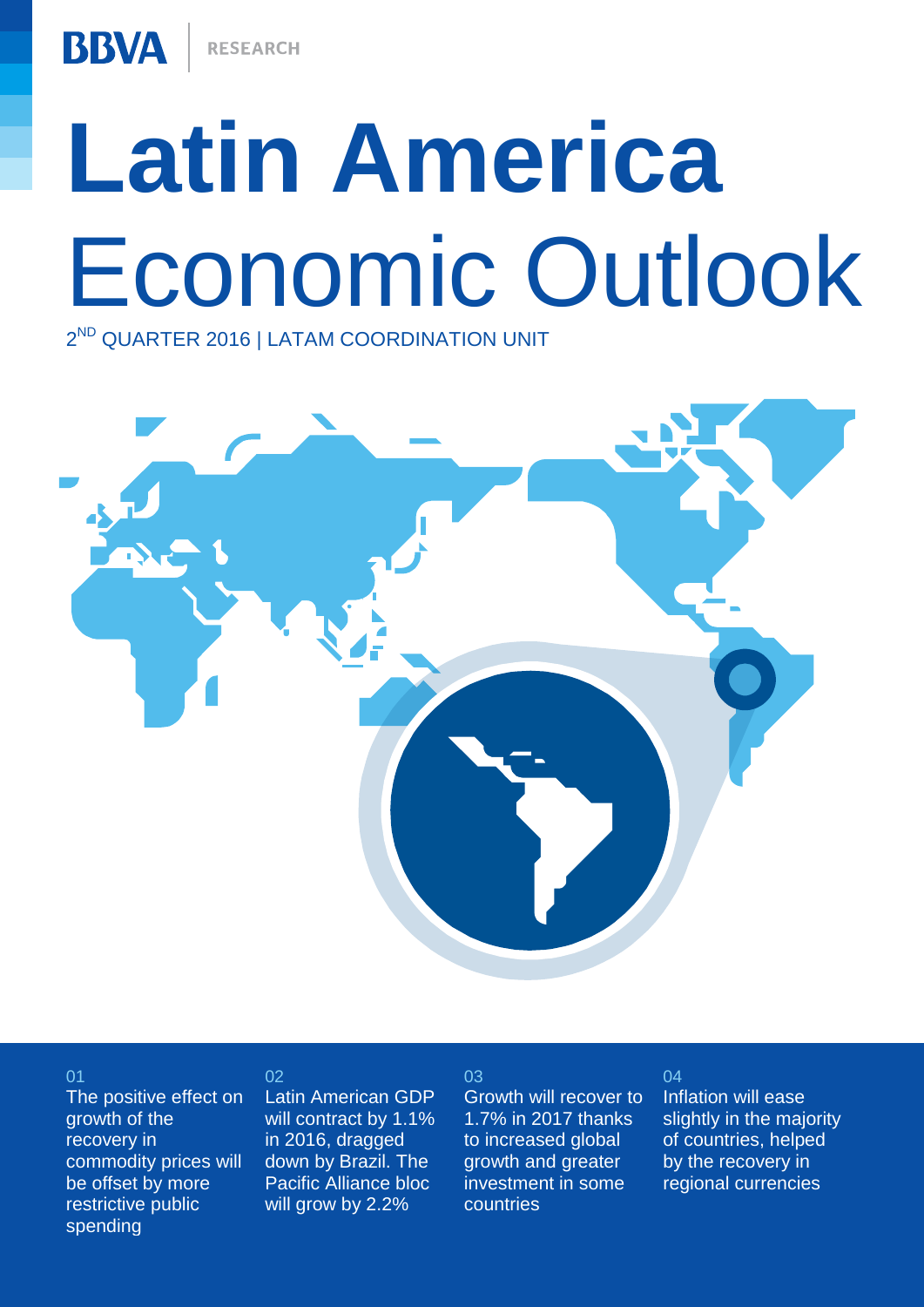# **Índice**

| 1 Summary                                                                                                 | $\overline{4}$ |
|-----------------------------------------------------------------------------------------------------------|----------------|
| 2 Global environment: fragile and China-dependent growth                                                  | 6              |
| 3 Reduced global risk aversion boosts commodities and Latin American assets                               | 8              |
| 4 Less expansive public spending in Latin America in 2016                                                 | 12             |
| 5 Spending cuts will act as a drag on growth in Latin America in 2016, despite<br>commodities' recovering | 14             |
| 6 Inflationary pressures will ease slightly, thanks to stronger currencies and<br>cyclical weakness       | 19             |
| Box 1. The persistence of inflation in Latin America                                                      | 22             |
| Box 2. Has the exchange rate pass-through increased in 2016 in Latin America?                             | 24             |
| 7 Monetary policy on hold in most of the region                                                           | 27             |
| 8 Large external deficits in Latin America, though they are starting to<br>correct themselves             | 30             |
| 9 Tables                                                                                                  | 32             |

### **Closing date: 23 May 2016**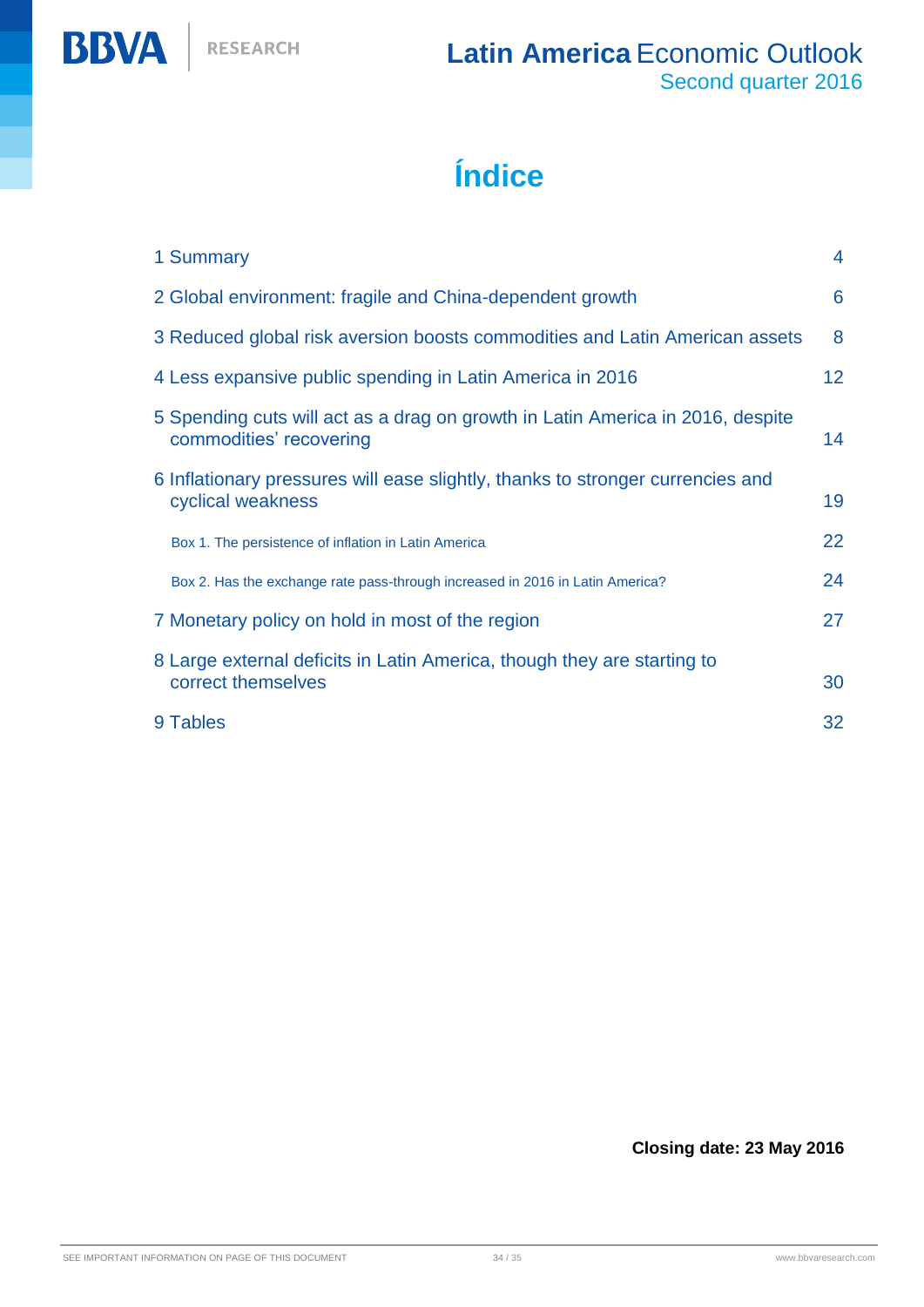RESEARCH

**BBVA** 

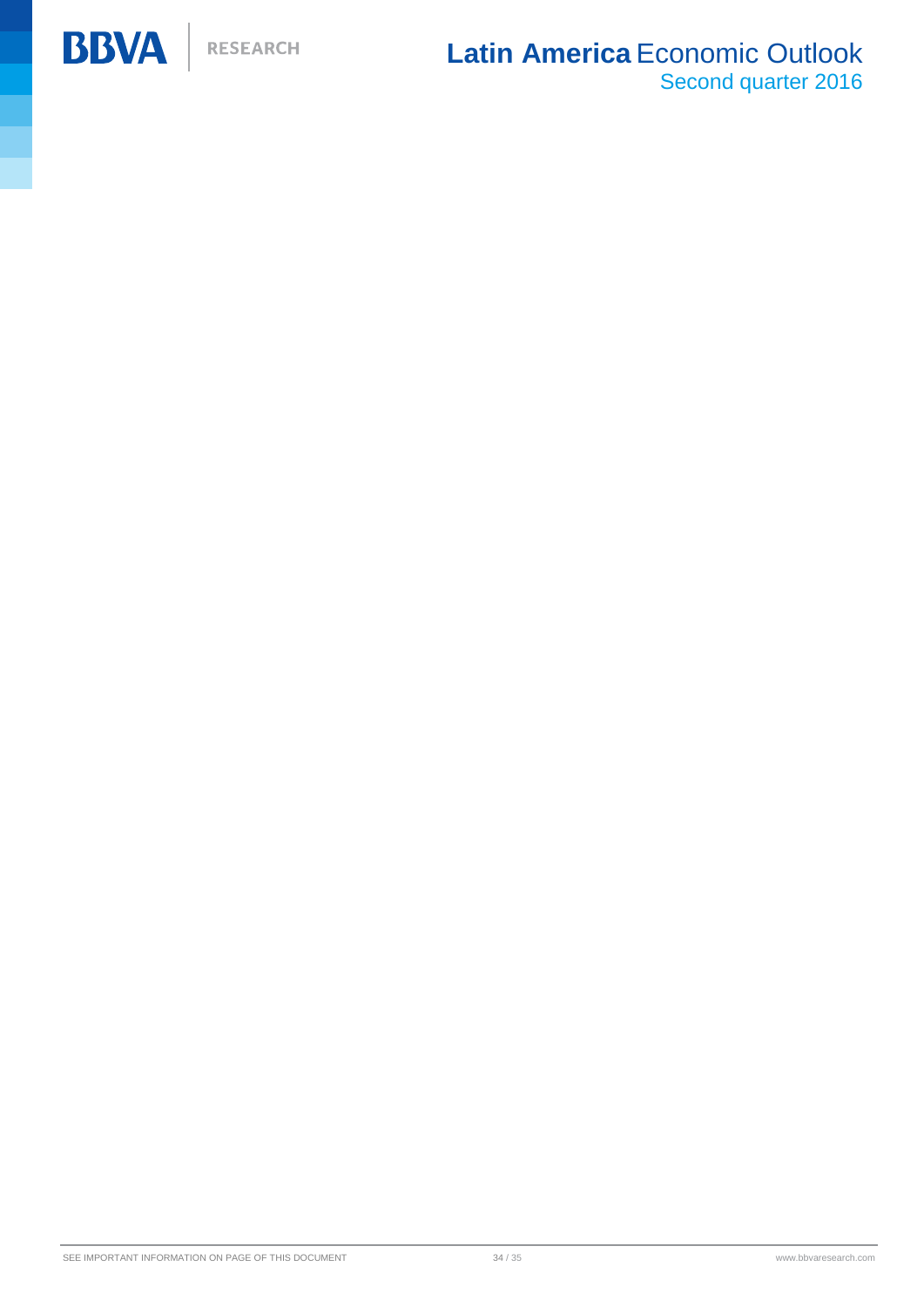# <span id="page-3-0"></span>**1** Summary

**BBVA** 

**The global economic situation has improved, but world growth will remain low.** The stresses in the international financial markets moderated appreciably from February on, supported by the improvement in China's economic indicators (including the reduction in downward pressure on its currency), the recovery in commodity prices and the moderation of expectations of interest rate hikes by the US Federal Reserve. World growth in the last few quarters has accelerated, but is still not enough to reach our forecast average of 3.2% for 2016; it should increase slightly to 3.4% in 2017. All the same, global improvement continues to be fragile and dependent, in the short term, both on how China's economy evolves and on the resolution of the sources of geopolitical instability present in Europe. In any case, repeat bouts of financial volatility like the one seen at the beginning of this year cannot be ruled out.

**Reduced global risk aversion drove commodities and prices of financial assets in Latin America in general.** In general, the assets that recovered most were those that had suffered worst in the last half of 2015, but they still did not make up the ground lost in the past two years. In any case, the market recovery may prove short-lived, given the continuing risks regarding China and the pace of monetary adjustment in the US, even though the former have diminished following the Chinese authorities' monetary and fiscal stimulus measures, while the US Federal Reserve has room to calibrate interest rates hikes in the next few months.

**The majority of countries in the region will make significant adjustments to spending, more significant than we foresaw three months ago, with the big exception of Brazil.** The slow recovery in commodity prices and the weakness of economic activity have led to lower tax revenues in many countries and in turn to announcements of public sector spending cuts to safeguard the fiscal rules in force and avoid jeopardising sovereign credit ratings. To this is added the gradual process of fiscal consolidation under way in Argentina as part of the macroeconomic overhaul, staring out from a badly deteriorated position. The main exception to these spending cuts is Brazil, where no significant adjustment has been possible due to the lack of political agreement on implementing the government's fiscal consolidation initiatives, which has led to further downgrading of its sovereign debt credit rating.

**Despite the recovery in commodity prices, the necessary adjustments to public spending will act as a drag on growth in the region.** Confidence indicators in the region remain weak, clearly pessimistic in Argentina, Brazil, Colombia and Chile and very weak in the remaining countries. In line with this weakness in household and business confidence, consumption and investment have also shown very little dynamism, and are not expected to recover much between now and the end of the year. As regards our forecasts of three months ago, the recovery in commodity prices is a positive factor for growth, but the expected increased adjustment to public spending already commented on will more than offset this effect, leading to a slight downward revision of growth forecasts for the region.

**Latin American GDP will contract by 1.1% in 2016, dragged down by Brazil and, to a lesser extent, Argentina.** Growth in 2016 will be badly hampered by Brazil, which will again show a significant (3%) contraction in GDP, similar to that of 2015. In contrast, the countries of the Pacific Alliance will continue to grow at around 2.5% in the two-year period 2016-2017. By countries, the main downward revisions of growth for 2016 refer to Argentina and Uruguay. In the former case, growth is revised downwards by 1.1 percentage points (pp) to a negative 0.4% in view of a monetary and fiscal policy which will remain contractive for longer than anticipated to tackle the macroeconomic imbalances that have built up over the past years. In the case of Uruguay the downward revision is by 0.4 pp due to the stagnation of private consumption which had already begun to be noticeable in 2015. For Brazil we are not revising our 2016 growth forecasts, since the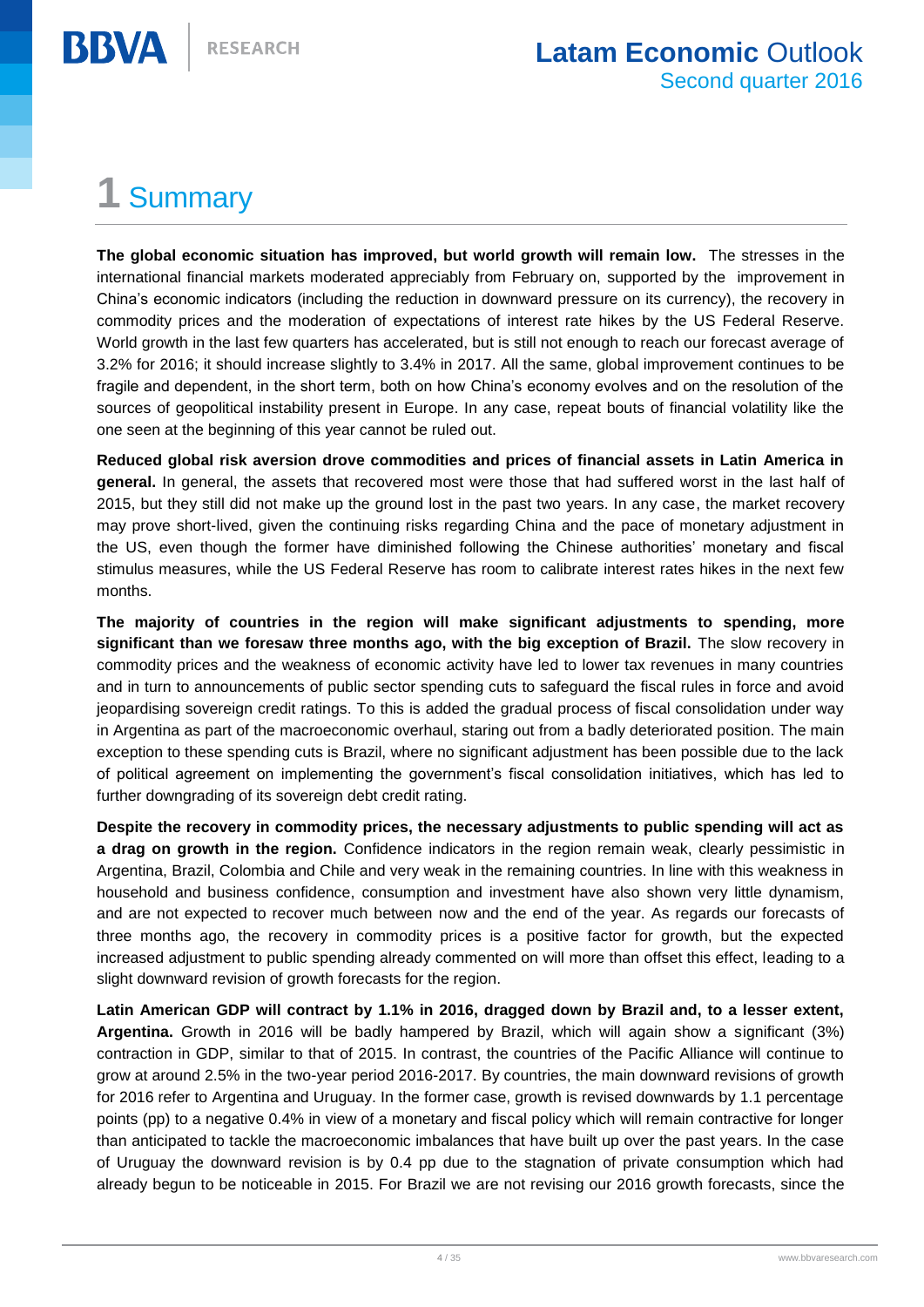increased political uncertainty will be offset by improved terms of trade and a more expansive fiscal policy than anticipated.

**Regional growth will recover to 1.7% in 2017, driven by the external sector and investment.** The momentum of the export sector will be underpinned by recovery in global growth, currency depreciation and some improvement in terms of trade. At the same time we expect to see strong investment drives in countries such as Argentina, Peru and Colombia. Thus, Peru, Paraguay, Mexico and Colombia will be the countries with the most growth in 2016, to be joined by Argentina in 2017 once the economic normalisation programme starts to correct the imbalances this year and private investment recovers.

**Inflationary pressures diminish slightly due to appreciating currencies.** Inflation remains within the target range in Mexico and Paraguay, but is still above it in all the other countries. However, it is starting to moderate in Peru, Chile and Brazil, no doubt helped by the appreciation of their currencies in the past few months added to the slowdown in internal demand. On the other hand, inflation is refusing to come down in Argentina (increased public service charges), Colombia (food prices) and Uruguay (food and adjustment to regulated prices). In these three countries, as well as in Brazil, the greater inertia of inflation relative to other countries is another adverse factor (Box 1). Looking ahead, inflation will remain within central banks' target ranges in Mexico and Paraguay and will moderate and move towards them in the remaining countries, arriving within range at the end of 2016 or in 2017, with the exceptions of Colombia and Uruguay.

**The reduction in inflationary pressures will allow central banks a breathing space, except in Colombia, where interest rates will be raised in the short term.** In the past three months benchmark interest rates have held steady in Brazil, Chile, Mexico, Paraguay and Peru. In Colombia, in contrast, they have risen – by even more than expected - to reach 7.0% at the end of April. Furthermore, monetary policy has taken on a more restrictive tone in Argentina and Uruguay too. Looking ahead, the recent moderation in inflation and the weakness of internal demand will lead central banks to hold their interest rates unchanged for the rest of the year in Brazil, Chile, Peru and Paraguay. In contrast, persistently rising inflation in Colombia will lead to additional interest rate increases, to 7.5%, while Mexico will continue to act in step with whatever interest rate hikes the US Federal Reserve decides on. Argentina and Uruguay will continue with their restrictive monetary policies, at least in the short term.

**The region's currencies will depreciate under pressure from interest rate hikes by the US Federal Reserve and the slowdown in China's growth.** Following the appreciation of the past three months, future currency depreciation will probably be most pronounced in Argentina, Brazil and Uruguay in view of the high rate of inflation and the need to increase external competitiveness. On the other hand, in Chile, Colombia and Mexico we anticipate some room for appreciation of their currencies as the fundamentals of these economies gain in strength and in line with the gradual recovery in oil and copper prices.

**External deficits are starting to correct in the majority of countries.** External deficits continue to diminish due to the depreciation of national currencies and the slowdown in internal demand. Deficits continue to be largely financed by long-term capital including foreign direct investment (FDI).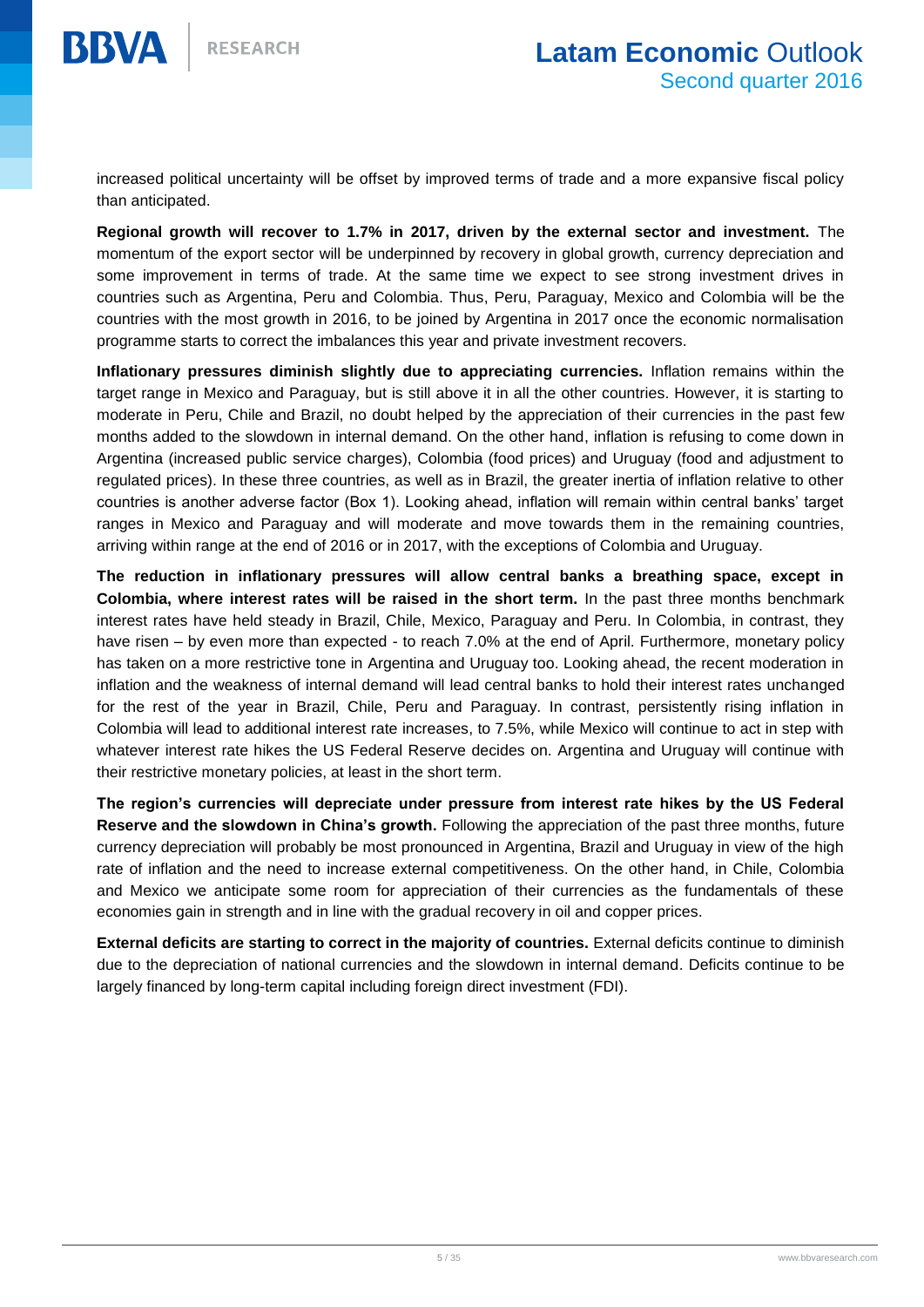# <span id="page-5-0"></span>**2** Global environment: fragile and China-dependent growth

The information available for the first quarter of 2016 supports our view that global growth will stabilize at low levels, although not as low as at the end of 2015. Our BBVA-GAIN<sup>1</sup> indicator shows that quarterly global GDP reached 0.6% at the beginning of the year (2.6% at an annualized rate), much lower than recorded between 2010 and 2015 (Figure 2.1). This growth rate, which could slightly accelerate in the second quarter, if the evidence provided by recent indicators of production, trade and business confidence is reinforced, is still insufficient for the annual progress of the worldwide economy to reach approximately 3.2% (our estimate for the whole of 2016).

The significant increase in financial volatility observed between December 2015 and February 2016, in addition to responding to the downturn in global activity, threatens to be substantial if it continues with the same intensity and ends by being reflected in a tightening of spending decisions. The better than expected assessment for the economic indicators in China, together with the decreased downward pressure on the price of the Yuan, the recovery of prices for raw materials and the moderation of the expectations for a rise in interest rates by the Fed have been fundamental in the remission of financial stress from then onwards and in lessening, in turn, the probability of a stressful short-term scenario occurring on an international scale.



# China: lower short-term risk, but more doubts in the long term

The reinforcement of incentive policies, both monetary and fiscal, by the Chinese authorities have contributed toward softening the effects of the manufacturing sector's readjustment to aggregate output and, therefore, to the trade flows of the country with the rest of the world. In the short term, the implementation of counter-cyclical measures may enable a more gradual than expected downturn in the economy. Nevertheless, if this similarly brings about a delay in the correction of fundamental imbalances, such as the increased leverage of the corporate sector or the oversupply in some areas of industry and construction, the financial vulnerability of China in the event of shocks like the one observed in summer 2015 would increase

 $\overline{a}$ 1 Se[e https://www.bbvaresearch.com/en/publicaciones/global-gdp-growth-remains-stuck-at-2-6-yoy-in-q1-less-cloudy-outlook-but-the-same-risks/](https://www.bbvaresearch.com/en/publicaciones/global-gdp-growth-remains-stuck-at-2-6-yoy-in-q1-less-cloudy-outlook-but-the-same-risks/)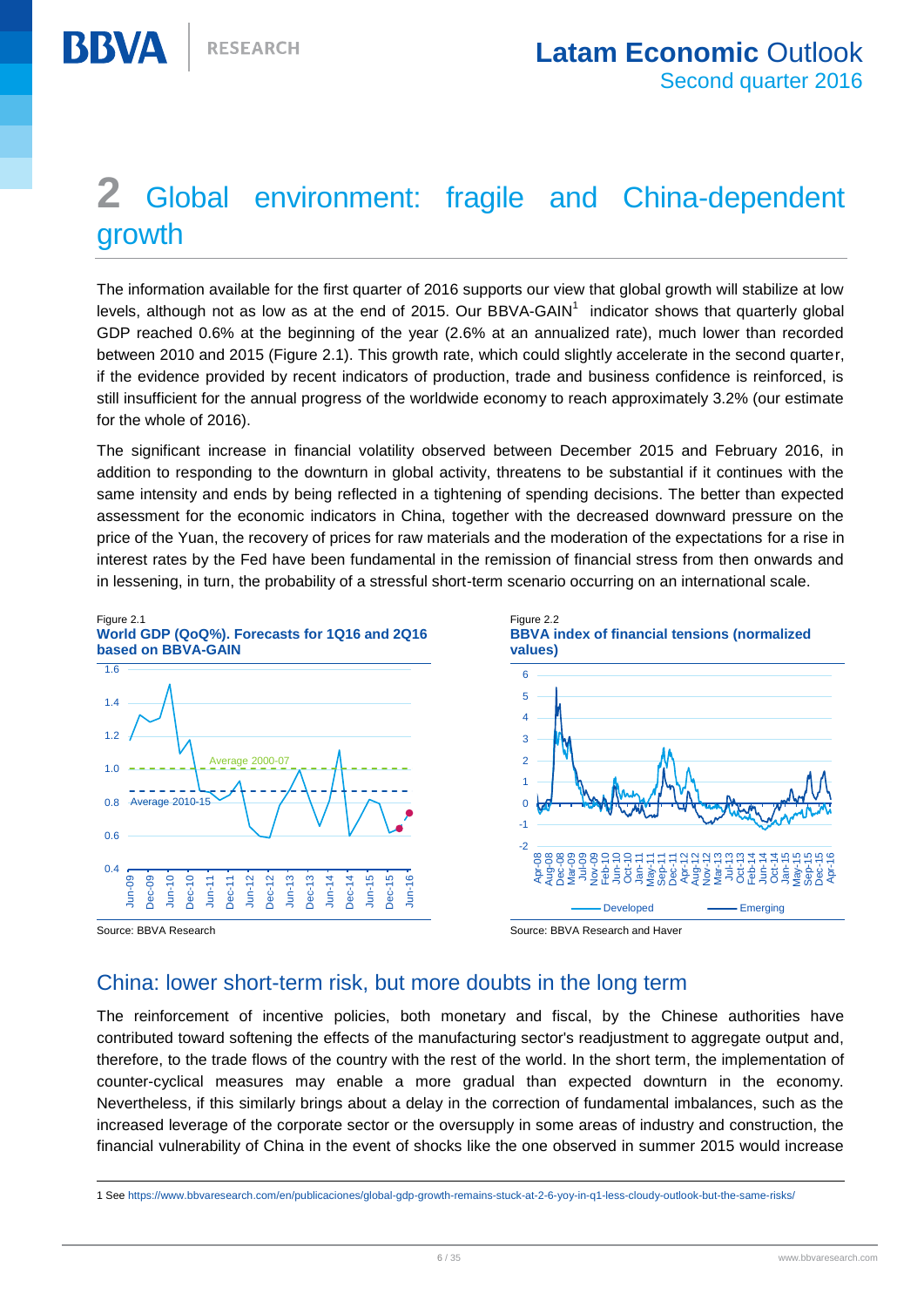and, with it, its potential for destabilizing the rest of the world. Taken overall, these factors lead us to an upward revision of the growth estimates for China in 2016, up to 6.4% in 2016, and to sustained growth of 5.8% in 2017.

# The international context conditions the decisions of the Fed and contributes to alleviating the pressures on emerging blocks

The weight granted by the agents of the worsening international context on the reaction of the Fed explains the delay in the expectations for the next rise in interest rates. In the face of the two increases forecast by the members of the FOMC for 2016, the market has postponed the next increase to the beginning of 2017. The reaction of the dollar, depreciating despite the relatively good behaviour that domestic demand in the United States is continuing to display, and the relaxation of the long sections of the dollar curve have contributed to alleviating the financing restrictions on the emergent block, as reflected in: (i) the BBVA rate of financial stress for this region, which has corrected the entire upturn observed for the first months of 2016 (Graph 2.2), and (ii) the reactivation of foreign capital inflows, in which net capital inflows have been produced in the emerging countries since the middle of February due, in part, to the relocation of investment flows to instruments with greater profitability.

Furthermore, since the central banks in developed economies have maintained the same tone for their monetary policies as in recent months (reinforcement or maintenance of the stimulus in the case of the ECB and the Bank of Japan; caution in the normalization of interest rates in the case of the Fed), the emergent authorities will have a greater margin for manoeuvre when prioritizing, among other objectives, economic recovery. The expected gradualism of the FED (which is a factor supporting capital flows into the region) and the recent recovery of currencies (which restricts the possible increase in inflation due to increases in the price of imported goods) limit the need to undertake aggressive increases in interest rates.

All in all, the relative improvement in the global economic scenario over the last quarter continues to be fragile and conditioned, in the short term, by both the progress of the Chinese economy and the resolution of the points of geopolitical instability that are present in Europe. In any case, in a context of high uncertainty about the capacity of the emergent block to sidestep economic deceleration and the ability of the central banks in the developed countries to relaunch growth, the occurrence of new periods of financial volatility, like the one observed at the beginning of this year, is not unlikely.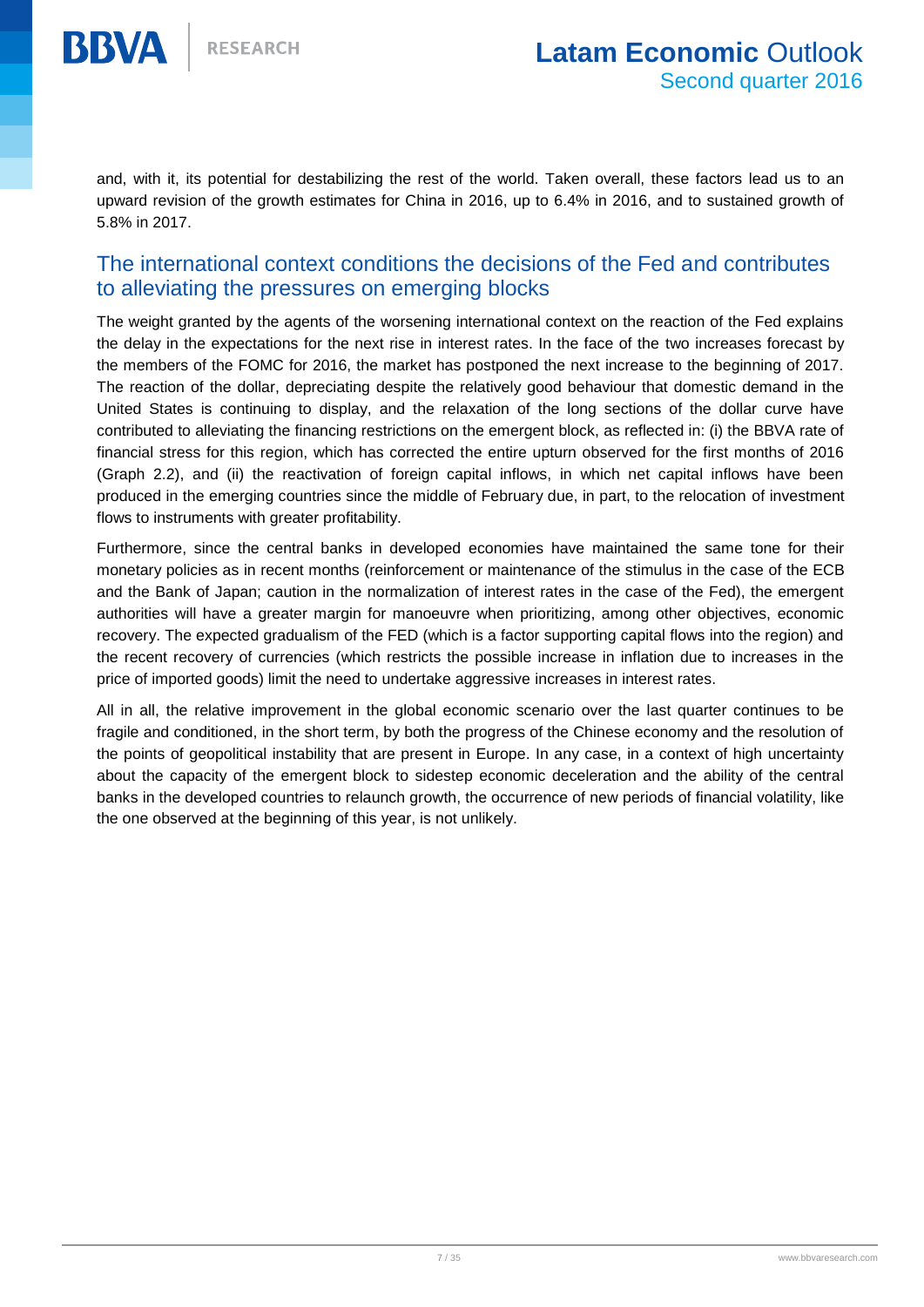# <span id="page-7-0"></span>**3** Reduced global risk aversion boosts commodities and Latin American assets

# Led by iron ore, oil and soya beans, commodity prices picked up in the past three months

Following the sharp falls of the previous months (see our [Latin America Economic Outlook, first quarter](https://www.bbvaresearch.com/wp-content/uploads/2016/03/Latam_Economic_Outlook_1Q16.pdf)  [2016\)](https://www.bbvaresearch.com/wp-content/uploads/2016/03/Latam_Economic_Outlook_1Q16.pdf), commodity prices have increased significantly in the past three months. The most marked increases were in prices of iron ore (20%), Brent crude (+31%) and soya beans (+18%). And while none of the main commodities showed a significant fall in price, some, such as rice, wheat, coal and natural external deficits did show practically no change in price during the period. In general, commodity prices are also considerably below those seen two years ago when concerns about the slowdown in China's economy started to grow (Figure 3.1).

We would do well to remember that the downward trend in commodity prices in the past few years, including the sharp falls seen at the beginning of 2016, has been related to the moderation of Chinese demand and doubts about its ability to avoid a hard landing. In the same line, the rebound seen in the past three months in the primary product markets is due, precisely, to the reduced risk of China's economy moderating in the short term much beyond expectations and also of the yuan depreciating sharply (see the previous section for further details on how China's economy is evolving).

The improved performance of commodity prices in the past few months is also due, in part, to the consolidation of the view that the process of monetary policy normalisation in the United States will be a gradual one. In particular, the dynamic of the US dollar, which remained at a much more depreciated level than many were expecting, has also supported commodity markets.





Source: Bloomberg

Beyond the aforementioned global factors, the price of oil was also affected in the past few months by supply decisions brought about, in turn, by the lower prices (particularly in the US), by the reduction in inventories of refined products in the US and by production cuts due to geopolitical factors or the need to maintain production facilities, as in Iraq, Turkey and Nigeria.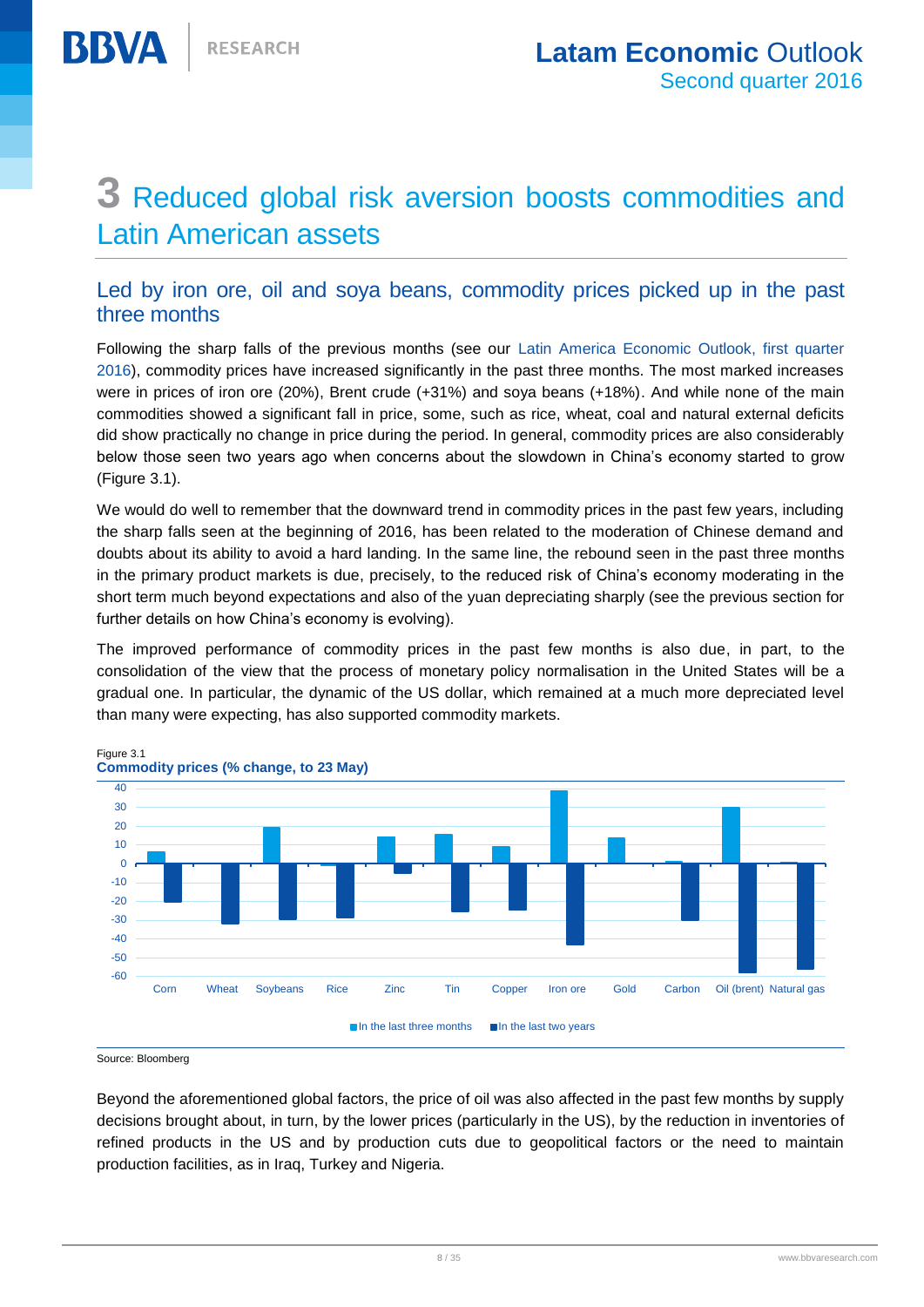

Soya bean markets were also influenced by less positive prospects for the next harvest, mainly due to less favourable weather conditions in the US and in the southern hemisphere. In the case of copper, another important commodity in Latin America, mainly for Chile and Peru, the recent upward pressure was contributed to, as well as by global variables, by the moderation in speculative short-selling and by a major Indonesian producer's losing its export licence.

# The region's financial assets have recovered in the past few months, cancelling out some of the losses previously posted

The stabilisation of global growth, reduced fears over a hard landing in China and over the monetary policy normalisation process in the US have allowed not just an upturn in commodity prices, as already mentioned, but also (and partly linked to the improved prices for primary products) a significant recovery in the prices of the main financial assets of the countries of Latin America in the past few months (Figure 3.2).

Figure 3.2

BBVA





\* Exchange rate: average for Latin American countries. Stock market indicator: MSCI. Sovereign risk: EMBI Latam. For exchange rates, an increase in the index indicates depreciation. Source: Haver Analytics, Datastream and BBVA Research





\* Positive variations represent currency depreciations. Source: Datastream and BBVA Research

As shown in Figure 3.3, the region's main currencies appreciated, with the exception of the Argentine and Uruguayan pesos, which held practically steady in nominal terms instead (in real term, discounting both countries' high rates of inflation, both currencies have appreciated). The recent appreciation has been more marked in Brazil and Colombia (9% and 15% respectively), the previous depreciation having also been greater in both countries. Indeed, on a cumulative basis over the past two years, and in spite of recent gains, the depreciation seen in these two countries has been surpassed only by that recorded in Argentina, where exchange controls were lifted at the end of 2015. In the past few months the Brazilian real has also benefited from the strong uptick in prices of iron ore, soya beans and oil, as well as from the optimism of the country's financial markets with a government led by Vice-president Michel Temer, while the appreciation of the Colombian peso largely reflects the recovery of oil prices in world markets. The currencies of Chile, Mexico, Paraguay and Peru appreciated in the past three months by around 5% in nominal terms. In any case, even these countries' currencies are still at more depreciated levels than two years ago, when concerns about the moderation of China's growth increased and the process of gradual withdrawal of the monetary stimulus in the US started with the tapering of the US Federal Reserve's bond purchases.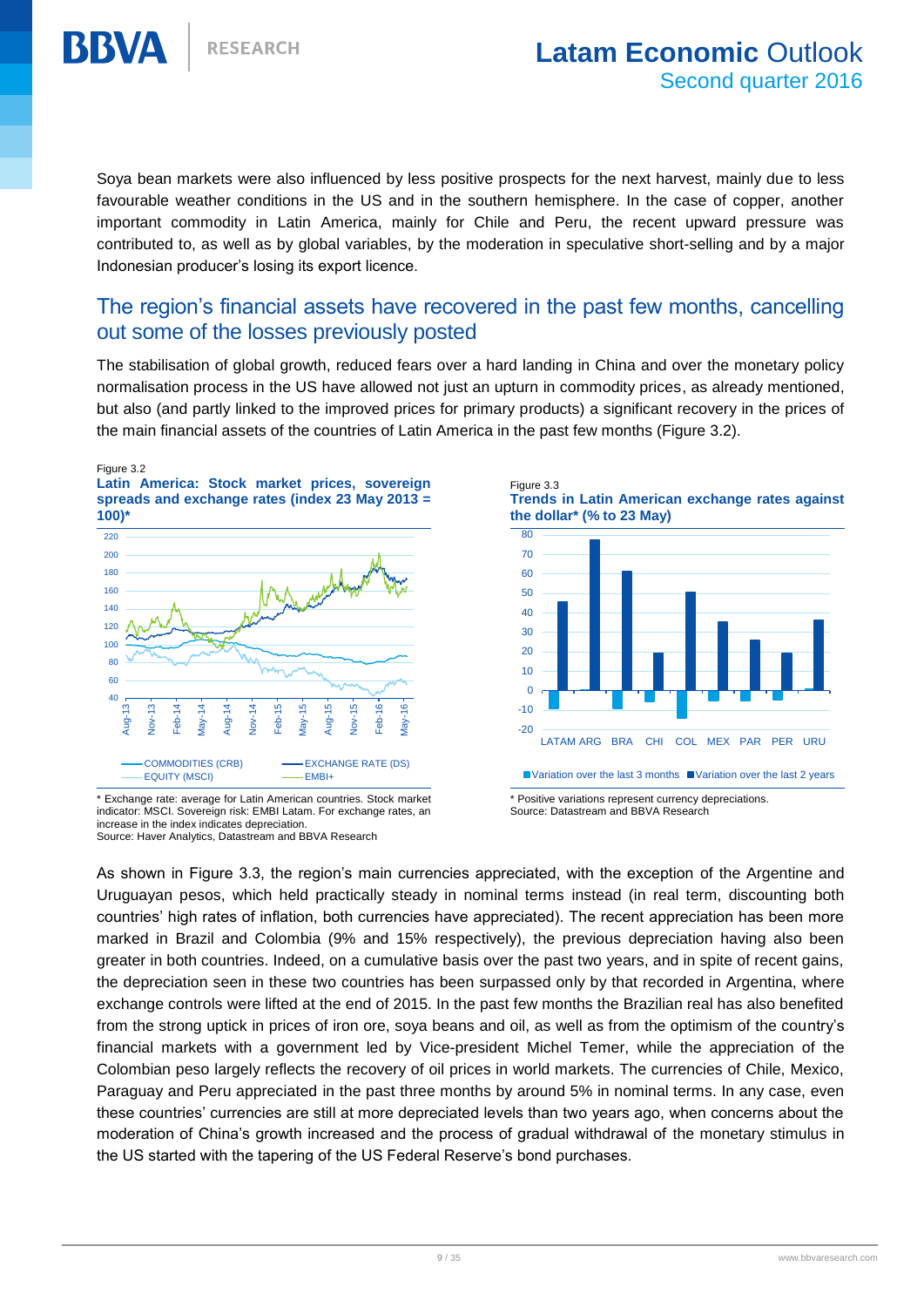**Latin American stock markets: change over time** 





Figure 3.4

**BBVA** 

The global markets' relatively optimistic mood also reached the regions stock markets in the past few months (Figure 3.4). Gains were posted in all countries, rather timid ones in Mexico, Chile and Colombia and more significant in other cases. In particular, recent gains in Argentina bring the stock market's cumulative advance over the past two years to 94%, which is explained by the growing optimism over the course of the period about the probability and outcome of macroeconomic adjustments. In Peru and Colombia the recent gains on the stock markets measured in national currency have been significant, but not enough to erase the losses that have built up over the past two years. In Mexico, recent performance has been positive, with the cumulative result increasing since mid-2014. Lastly, Brazil and Chile have offset the losses suffered in the two previous years, bringing the stock market to a similar level to that of mid-2013.

As regards sovereign spreads, we have seen considerable downward adjustments in the past few months, mainly in the countries that had seen the biggest increases before that (Figure 3.5). Argentina's sovereign spread decreased by approximately 90 bps from the beginning of February to the end of April, which is when the mentioned adjustment of the index happened.

Lastly, it is important to point out that the increase in the price of financial assets in Argentina benefited not only from the macroeconomic adjustments set in train in the past few months, but also from the agreement that the country reached with its holdout creditors, which enabled it to return to global financial markets. Apart from this, it is interesting to note that the gains seen in the Brazilian markets, partly stimulated by the prospects of a new government, came about in spite of the country's further ratings downgrade announced in the second half of February (specifically, Moody's cut the country's rating by two notches, depriving it of its investment grade status, and S&P cut its rating by one notch to BB, two notches below investment grade).

# The markets' recovery may prove short-lived, since risks remain in respect of China and US monetary adjustment

In line with what we have been highlighting for some time now, the process of moderation of economic activity in China and the normalisation of monetary policy in the US have continued to set the course for global financial markets, and in particular those of Latin America. Since neither China's deceleration nor the

economic factors but also to a change in the basket of bonds used to measure country risk following April's successful bond issue to finance payment to the holdouts. Source: Haver Analytics and BBVA Research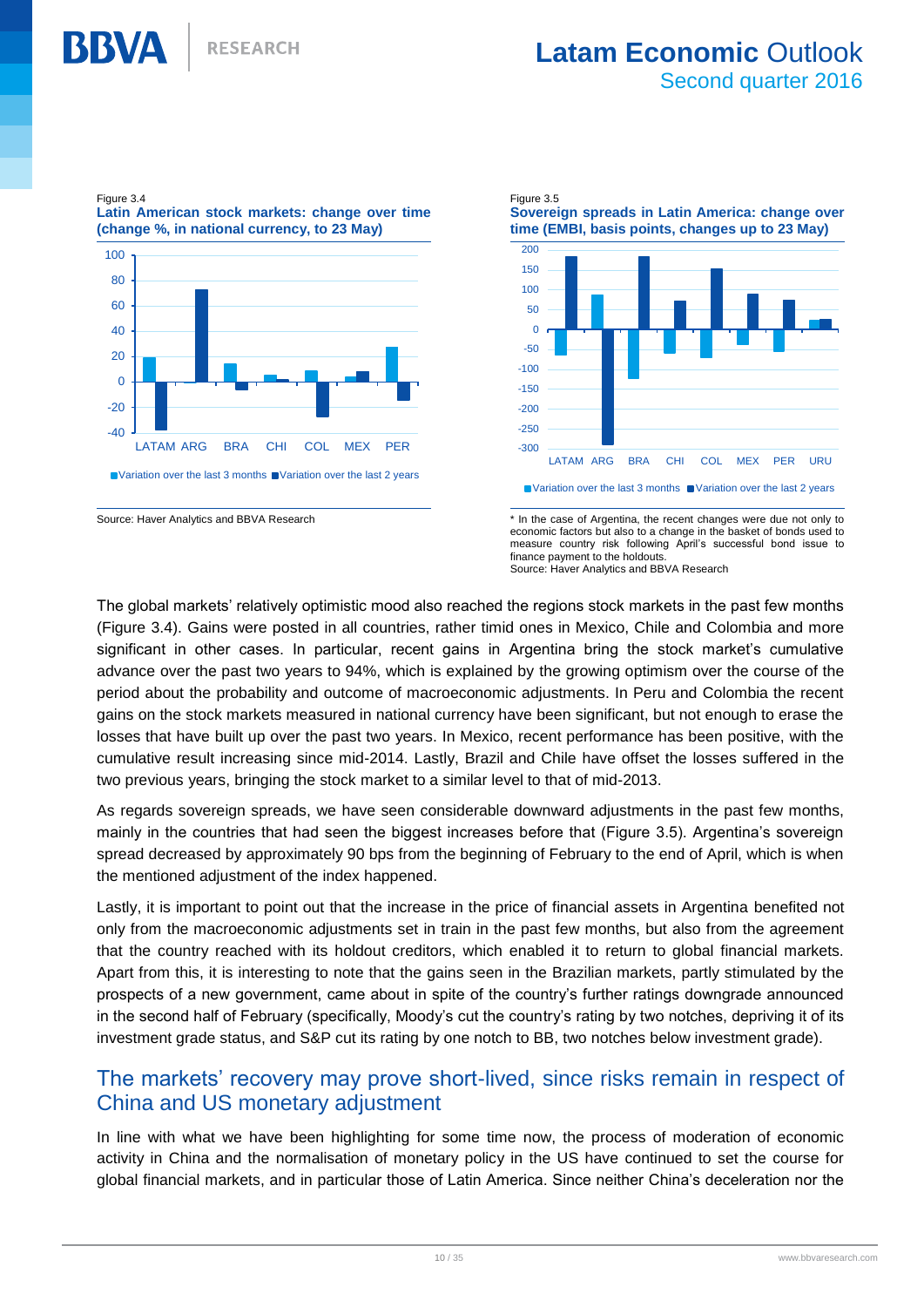

US Federal Reserve's rate hikes are near their end, they will both continue to influence market trends in the near future.

We are still expecting a soft landing for China's economy and an orderly normalisation of monetary policy in the US, so that most probably the region's commodity and financial markets will show a relatively positive trend in the medium and long term. However, the risks relating to both events will remain, and this will continue to be a source of volatility in global markets. In particular, we see some room for downward corrections to commodity prices in the next few months, which would jeopardise the recent gains in prices of the main financial assets in Latin America (Figure 3.6).



Figure 3.6 **Projected prices of the major commodities (average index 2010 = 100)**

Source: BBVA Research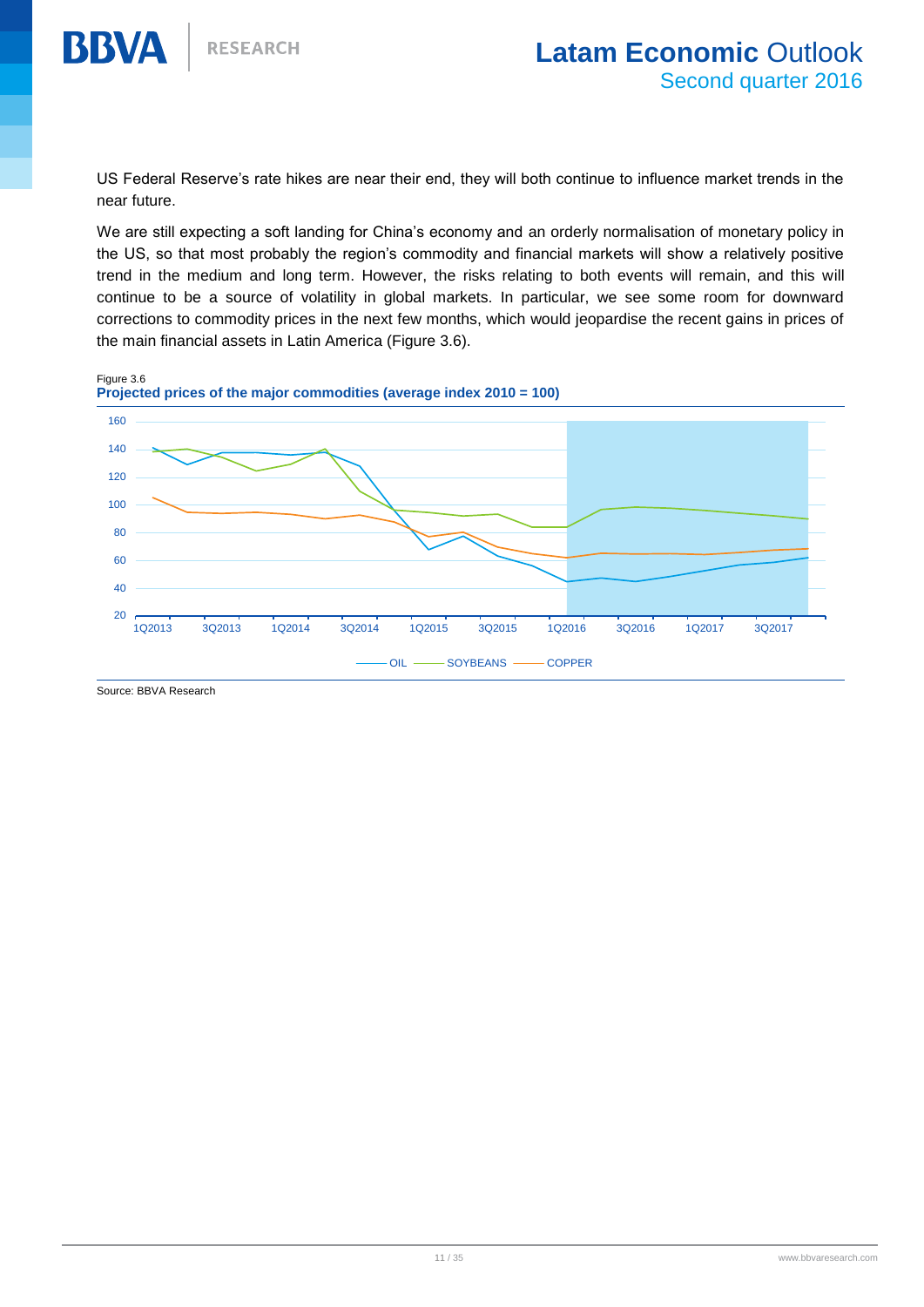$\overline{a}$ 

# <span id="page-11-0"></span>**4** Less expansive public spending in Latin America in 2016

### Depending on the country, we anticipate significant adjustments to public spending or a considerable slowdown given the decrease in tax revenues.

Public spending will be less expansive than we anticipated three months ago in the majority of countries in the region. On the one hand, the slow recovery in commodity prices and the weakness of economic activity have taken their toll on tax revenues in many economies. In the context of reduced fiscal room for manoeuvre in the majority of countries and the achievement (and preserving) of the credibility of the fiscal rules in force, has led to public sector spending cuts being announced in many countries. To this is added the process of gradual reduction of spending (as part of the normalisation of macroeconomic policies) under way in Argentina, starting out from a badly deteriorated position. The main exception to these spending adjustments is Brazil, where more significant cuts have not been possible due to the lack of political agreement on implementing the government's fiscal consolidation initiatives. This has led to its sovereign debt credit rating being downgraded<sup>2</sup>. Taking account of this dynamic of revenues and spending, our public sector deficit forecasts for the countries in the region are not substantially different from those of three months ago, except in the case of Argentina (with a more ambitious reduction in energy and transport subsidies) and Peru and Chile, with public sector deficits increasing in 2016 but at a slower pace than anticipated three months ago (Figure 4.1).

In the case of Argentina the cuts in spending on subsidies will be significant, as part of the set of measures announced by the government in the first few months of the year aimed at correcting the imbalances in pubic accounts. Prominent among these measures are the increase in public service charges, electricity, gas, water, fuel and transport. Thus we estimate that the deficit will be reduced from 5.3% of GDP in 2015 to 4.1% in 2016 and that it will continue to fall until it reaches less than 1% of GDP in 2019.

Among the countries of the Pacific Alliance, Chile and Mexico also announced cuts in public spending during the quarter: the limited improvement in the prices of their main commodities has led to the need for significant adjustments to public spending. We should mention that Colombia announced cuts in public spending too, already included in the forecasts of three months ago, so that the base scenario remains unchanged. In the case of Peru, the new government is unlikely to make significant adjustments to spending, and the adjustment we have seen came about mainly due to financing delays on certain infrastructure projects.

Among these four countries the case of Chile stands out: Chile announced a fiscal adjustment of US\$540 million for 2016. This adjustment is influenced mainly by the downward revision of the estimate of the longterm price of copper. We should mention that just over 70% of the adjustment will be in current expenditure. With the cuts announced, and also due to more efficient tax collection following the tax reform, we estimate that the effective fiscal deficit will be reduced from the 3.3% estimated three months ago to 2.7% of GDP estimated now.

Mexico announced cuts in public spending equivalent to nearly 1% of GDP, aimed at adjusting expenditure to the reduced oil revenues. The major part of the cut will be applied this year to the Pemex budget. These

<sup>2</sup> : As a reminder, in February of this year Fitch was the third rating agency (after first S&P and then Moody's) to remove Brazilian sovereign debt from the investment grade category. One of the main reasons for doing so was the poor state of the country's public finances. As for Mexico, on 31 March Moody's lowered its sovereign debt outlook from stable to negative, indicating that progress on fiscal consolidation will be a determining factor for any future change in the rating. In this regard, the SHCP (finance ministry) bought back its own debt for the equivalent of 0.5% of GDP using the remaining funds from the Banxico transaction.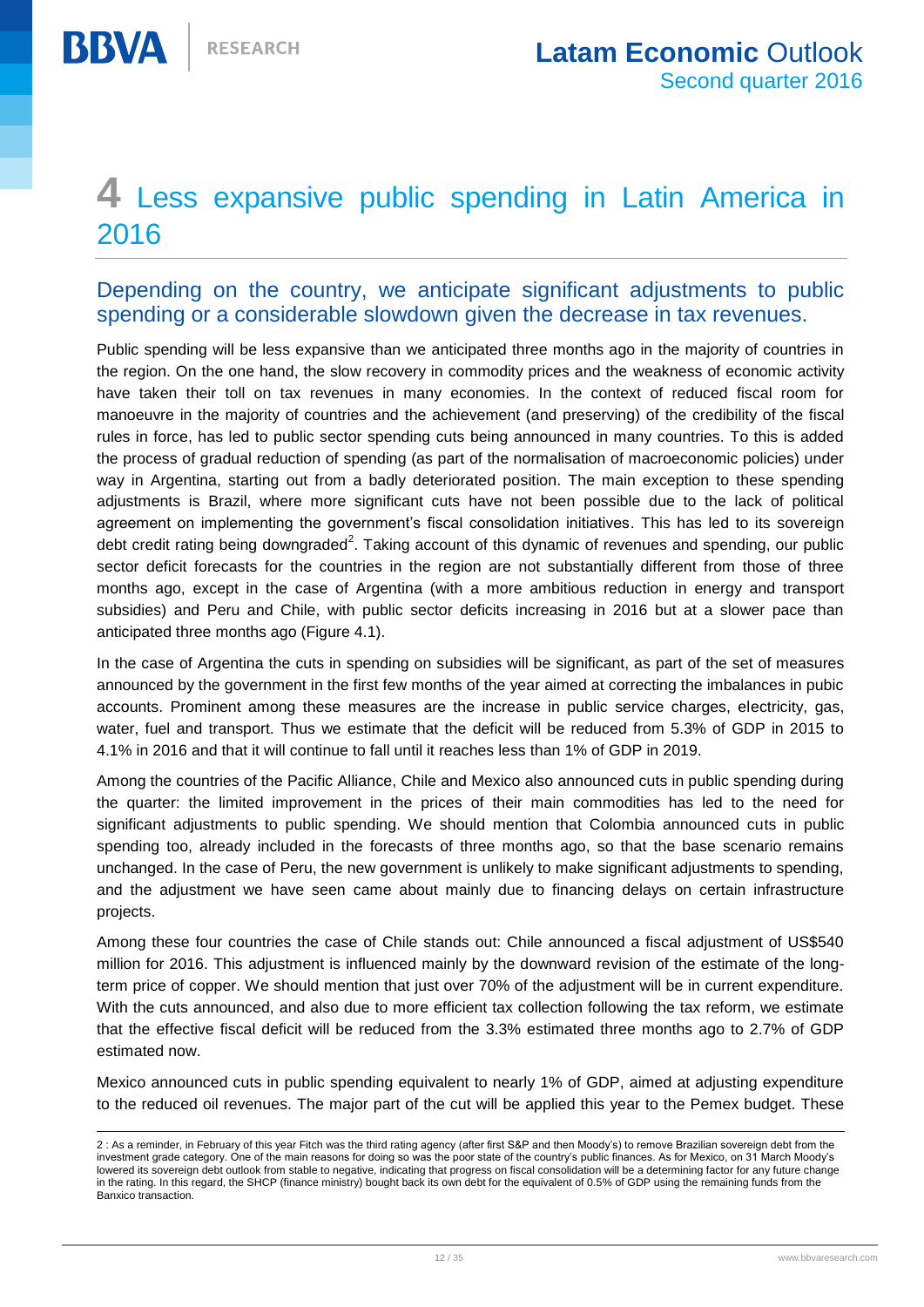

spending cuts will continue in 2017 in order to meet the target of fiscal consolidation. Reduced public spending could affect the growth rate for the year, but in terms of fiscal deficit we do not envisage any change from the forecast of three months ago.

Peru for its part has corrected its fiscal deficit outlook for 2016 by 0.4 pp, so that it now averages 2.5% in the two-year period 2016-2017, compared with the 2.8% previously estimated. We would mention however that government revenue as a percentage of GDP will decline in 2016 as a result of lower tax rates, lower metal and oil prices and very slow recovery of non-primary GDP. Once the new government is installed, it will be important to establish into which infrastructure projects it intends to channel the increased resources announced.

Colombia had already announced the pertinent adjustments to its budget last quarter. The downward inflexibility of spending and the reduced external interest charges (because of the stronger currency) lead us to think that the adjustments to spending in 2016 will not be bigger than that incorporated into January's scenario. Thus, we estimate that Colombia will hold its fiscal deficit at 3.9% of GDP in 2016 and 3.6% in 2017.

In the case of Brazil, the political situation has prevented the more significant fiscal adjustments needed to halt the deterioration in the public accounts from being made. We therefore anticipate that the country's primary deficit will evolve with rather more laxity. Spending cuts will be less ambitious than initially envisaged, and the new government of Michel Temer, replacing the recently suspended Dilma Rousseff, will be hamstrung by the need to muster the necessary support in Congress for such adjustments as it may seek to implement. Thus the primary deficit as a percentage of GDP in 2016 and 2017 will be greater than that estimated three months ago (1.5% and 0.6% respectively in the new forecasts) and the total deficit will be 9% of GDP in 2016 and 7.3% in 2017.

In Uruguay and Paraguay we now expect a slower reduction in the fiscal deficit in the two-year period 2016- 2017. One is struck by the deterioration in the fiscal situation in Uruguay since 2014, continuing through 2015, with the considerable downward inflexibility of current expenditure and reduced tax revenues putting a stop to the reduction in public debt as a percentage of GDP which had been under way since the amicable restructuring of 2005 (Figure 4.2). For Paraguay there is no change in our expected fiscal result relative to last quarter; the reduction will be gradual so as to comply with the 1.5% of GDP limit stipulated by the law.



Figure 4.2 **Gross public debt (% of GDP)**



Source: BBVA Research Source: BBVA Research. IMF World Economic Outlook (WEO)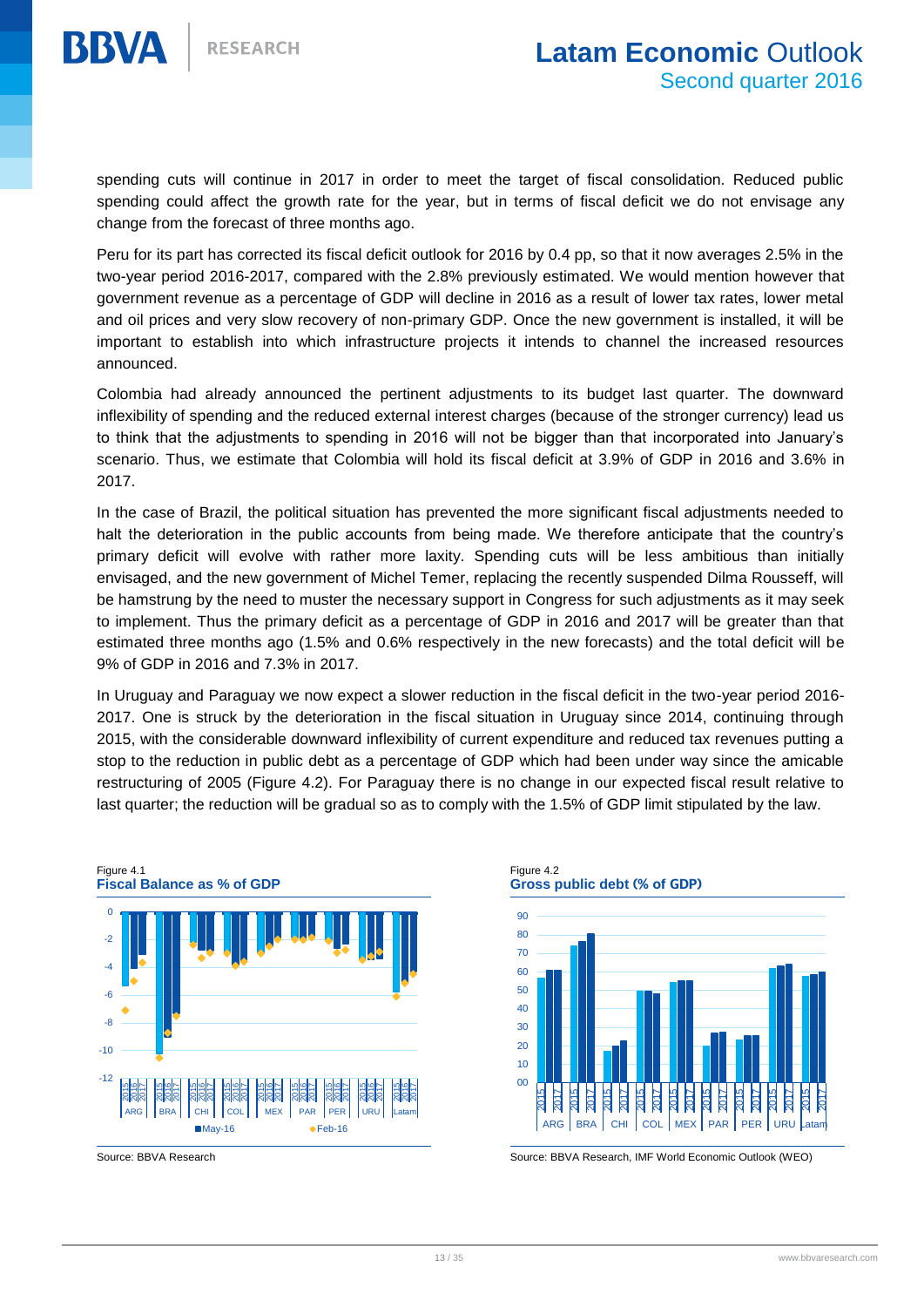# <span id="page-13-0"></span>**5** Spending cuts will act as a drag on growth in Latin America in 2016, despite commodities' recovering

# Confidence indicators remain weak, dragging down demand

Many of the factors undermining confidence in the region still remain: (i) high level of political noise in several countries, (ii) uncertainty about economic policies (including reform processes in some countries); (iii) cyclical deterioration, including the persistence of less buoyant labour markets; (iv) high inflation, which continues to affect disposable income; and (v) a less favourable external environment influenced by the weak recovery in commodity prices (Figure 5.1).

Confidence indicators remain in pessimistic territory in the majority of countries (Argentina, Brazil, Chile, Colombia and Mexico) and at only slightly optimistic levels in Peru. The sharp falls in consumer confidence in Argentina and Colombia in the past few months are particularly noticeable.

In the case of Argentina, consumer confidence has been affected by the increase in inflation following the devaluation, plus the effect of the increases (both actual and announced) in power, water and transport rates and the high real interest rates which make it difficult to buy durable goods. In the case of Colombia the sharp fall in consumer confidence is related to the President's low approval ratings, currency depreciation and consequently dearer imported goods, as well as the continued deterioration of the labour market. Paradoxically however, this fall in confidence has not been carried through to consumption indicators, which continue to show high growth rates.

In Brazil, the high level of political uncertainty, the high inflation rate and the weakness of the labour market have led to a continuous deterioration in consumer confidence, which reached an all-time low in April, less than half the level of eighteen months ago.

Business confidence remains in pessimistic territory in Brazil, Chile and Mexico, although it has not deteriorated as much as consumer confidence. In Brazil, key factors have been political uncertainty and in general the impact of currency depreciation on businesses' production costs. In Peru, on the other hand, confidence has recovered recently with the prospect of the economic model being kept in place after the first round of elections.



Figure 5.1 **Consumer and manufacturing confidence (values over 50 points indicate optimism)**

Source: BBVA Research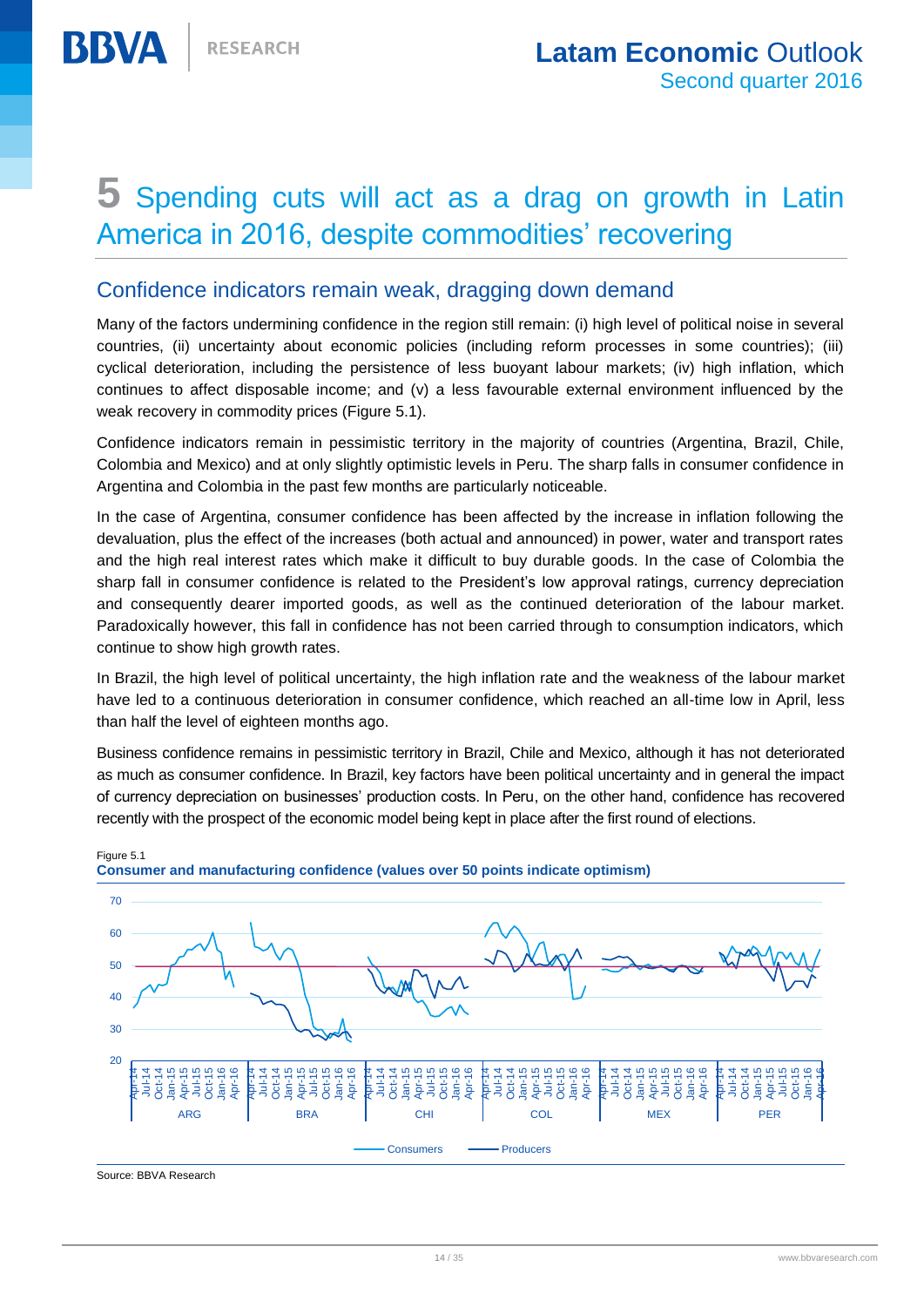

As pointed to by confidence indicators and in line with the moderation observed, consumption and investment have continued sluggish, and we estimate very little recovery for the rest of this year. Available indicators point to internal demand having grown very little in the first few months of 2016, and having in fact moderated in Argentina, Brazil, Paraguay and Peru, while in the remaining countries it will have improved slightly relative to the same period of the previous year (Figures 5.2 and 5.3). In any case, weakness of investment in the region is particularly noticeable, with falls in the last few quarters, with the exception of Mexico.

We foresee little improvement in the next few quarters, although it will be essential to distinguish a statistical component in the second half of the year in Argentina and Brazil, which in comparative year-on-year terms will show substantial growth. In the case of Argentina we foresee strong recovery in investment in the second half of the year, particularly private investment, thanks to the lifting of exchange controls and the country's exit from default which will give access to financing<sup>3</sup>. In Brazil we believe investment will start to flow in 2017 once the political uncertainty diminishes and the central bank starts to cut its benchmark interest rates.

In Argentina and Peru we estimate that public investment could play an important role in view of the announced infrastructure plans, contrary to the cases of Colombia and Mexico where we estimate a slowdown in public investment in 2016 and 2017 due to the reduced revenue from royalties and the low rate of execution of regional projects in the former case, and cuts to previously announced infrastructure projects in the case of Mexico. From the end of 2016, however, we estimate that public investment will pick up in Colombia due to the start of 4G works.

Consumption will start to recover slowly in the region from the second half of the year, driven by improvements in real wages resulting from the easing of inflation. In the case of Brazil we estimate that the falls in consumption in the second half of the year will be less sharp than those seen so far. In the Andean countries we estimate very little recovery in the consumption, although there will be some in the second half of the year. By our estimates the hoped-for improvement in private consumption in all three countries for 2017 will be slight, and with limited room for expansion.





Source: BBVA Research and national statistics Source: BBVA Research and national statistics

 $\overline{a}$ 3 : Argentina declared a "statistical emergency" at the end of 2015 in the context of a process of comprehensive revision of the economic statistics. The INDEC (national statistics institute) will resume publication of statistics in June of this year. For the analysis we used series generate by private organisations (Rubinstein y Asociados).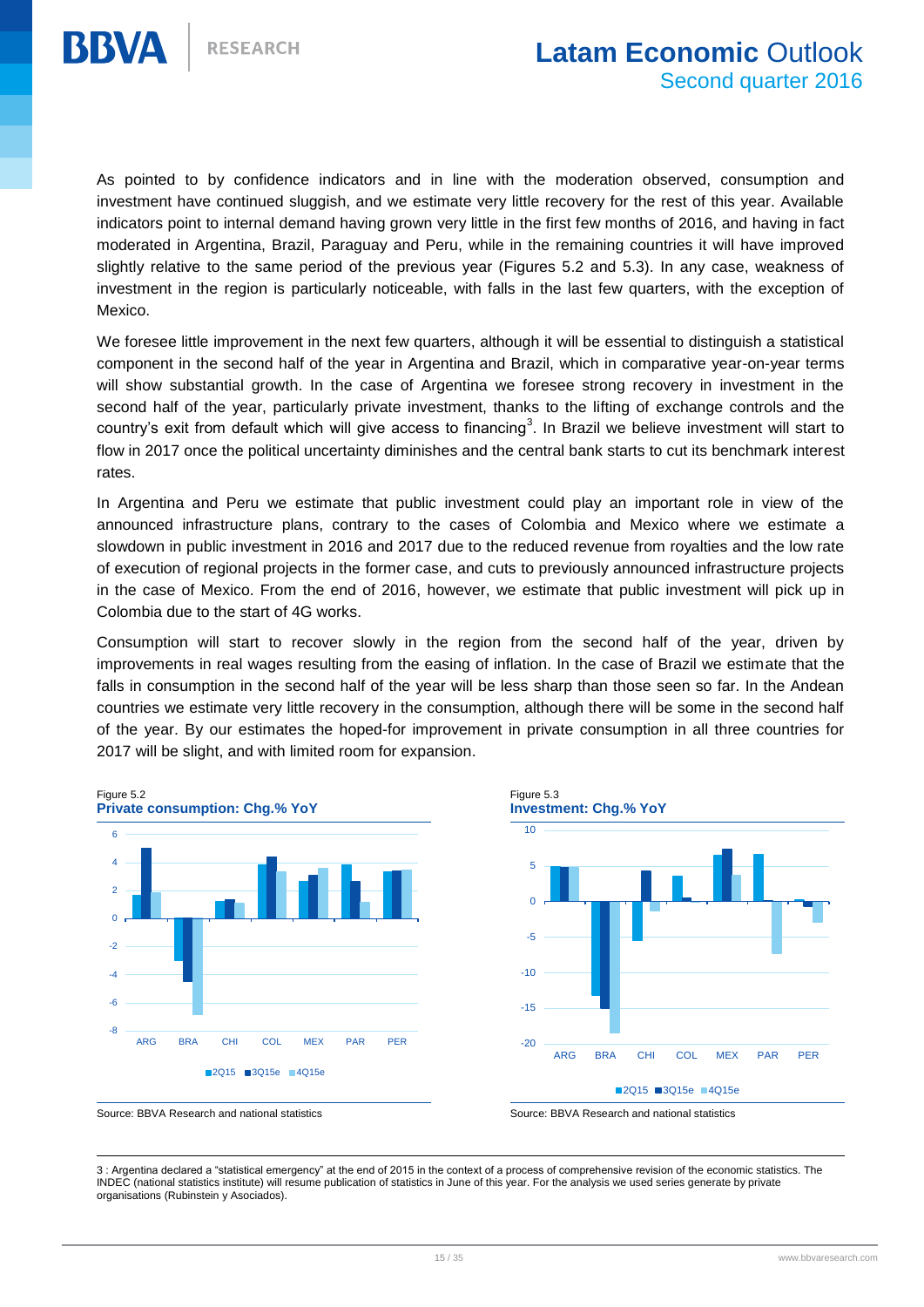# Exports continue to suffer the impact of the fall in commodity prices and the weakness of Latin American markets

Exports remained weak in the first few months of 2016 due to the shorter commodity export cycles, although physical volumes of commodities did not decline by much. Furthermore, as has been the case in the past few quarters, the weakness of demand in the region was a further drag on exports.

Although in year-on-year terms exports continue to fall in all countries, this decline eased in the last quarter of 2015 and available data point to its having eased further in the first few months of 2016. Argentina stood out as an exception, its exports suffering the effects of reduced demand from Brazil. For the rest of this year and 2017 we estimate a slow improvement in exports of goods, in line with the improvement in commodity prices and external demand (Figure 5.4).



Figure 5.5 **Latin American countries: Average GDP growth (%)**



Source: BBVA Research and national statistics Source: BBVA Research and national statistics \*For Argentina we used a private GDP measurement

# Latin American GDP will contract by 1.1% in 2016 and will recover in 2017, growing by 1.7% helped by the external sector and investment in some countries.

We have revised our growth forecasts for Latin America for 2016 and 2017, since despite the increase in commodity prices, adjustments to public spending in the majority of countries will largely offset this positive effect.

Among countries in the region, the downward revision for 2016 is concentrated mainly in Argentina, which we have revised downwards by 1.1 pp to reflect the more restrictive fiscal and monetary policy adopted to tackle the imbalances that have built up in the past few years. The second biggest downward revision is for Uruguay (by 0.4 pp) and is related to the surprise 0.1% QoQ fall in growth in the last quarter of, deriving in turn from stagnation in private consumption. For Chile we have revised the 2016 growth estimate down slightly (by 0.2 pp), due mainly to the surprisingly slow recovery from the dip in consumer confidence, which remains weak.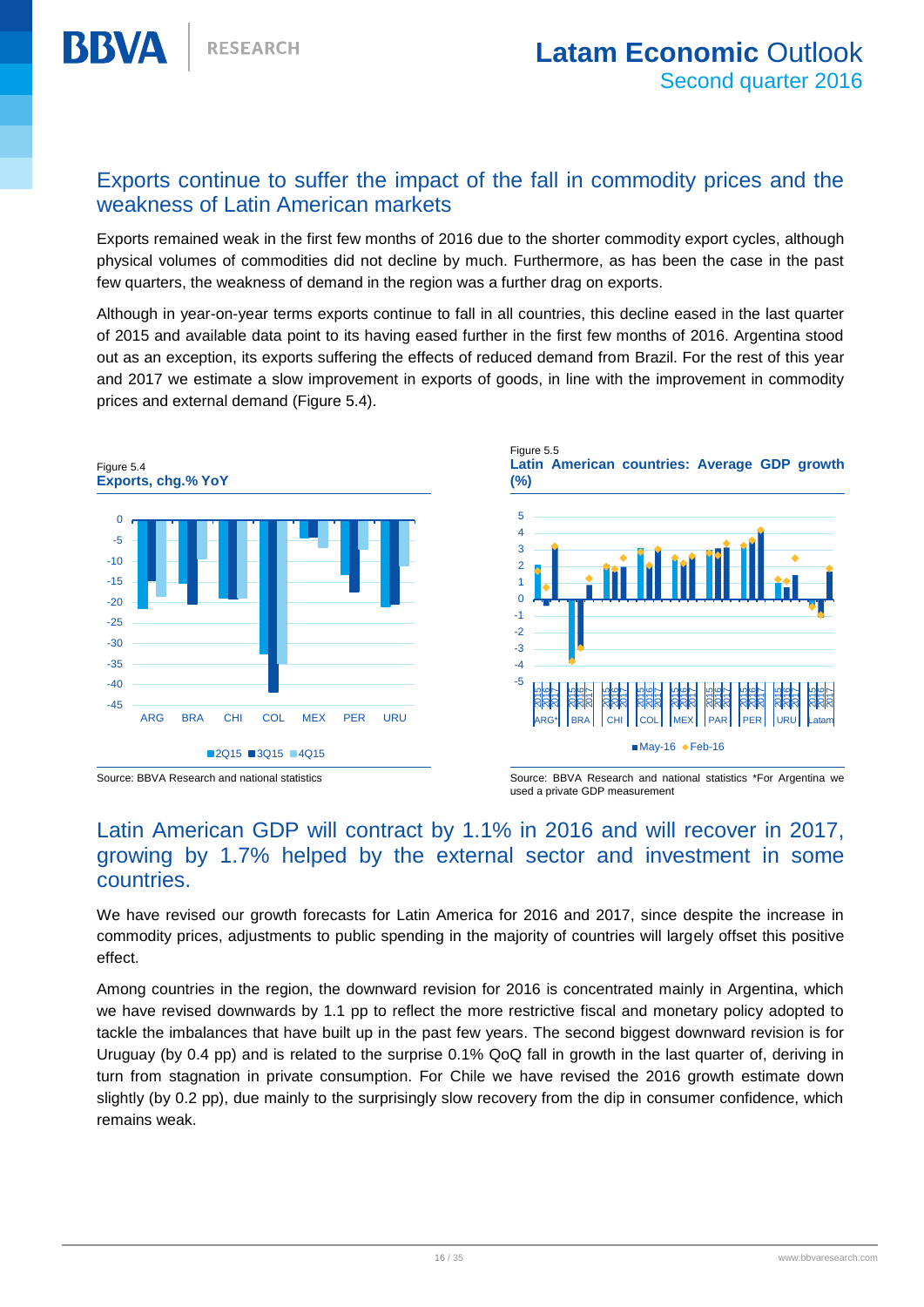In the remaining economies we envisage few changes this year relative to our estimates of three months ago (Figure 5.5). In particular, we have not revised our 2016 growth forecasts for Brazil, since the increased political uncertainty will be offset by better-than-expected terms of trade and more expansive fiscal policies.

For 2017, the main downward revisions are concentrated in Uruguay (down by 1 pp), Chile (0.5 pp) and Brazil (0.4 pp). The sharp revision in the case of Uruguay is due to the stagnation in private consumption and the still meagre impetus envisage for investment. In Chile we estimate that both consumers' and manufacturers' confidence will take some time to recover, given the context of very moderate growth, plus the uncertainty about the final outcome of the structural reforms under way. Accordingly we envisage no significant increases in activity but rather an economy remaining below its potential and with not much growth. The downward revision for Brazil assumes a smaller improvement in terms of trade for 2017 given the improvement of prices in 2016.

For Colombia and Peru we are maintaining our January growth forecasts practically unchanged. In Colombia, the main growth factor will be the increase in investment in both years (from 3.7% to 5.9% between 2016 and 2017), driven by the 4G works. Investment will also benefit from the reduced depreciation of the currency. Peru's increased contribution to growth will extend to 2017, mainly thanks to increased mining production, with major copper extraction projects coming on stream, and infrastructure works, with a large public sector component. To this is added relief from the toll taken by El Niño on the agricultural sector and the normalisation of oil and gas production. For Mexico too we have left our 2017 growth estimate unchanged from January (2.6%), since the country will continue to benefit from the improvement in growth in the US.

Accordingly we see the most significant increase in the region's growth coming in 2017, although this increase will be slow. The drivers of this growth will be the same as those we envisaged three months ago: (i) increased impetus from the external sector, helped by recovery in world growth, improved terms of trade and the depreciation of national currencies in the past year and a half, (ii) the resurgence of (mainly private) investment in Argentina, which will be of crucial importance now the dispute with the holdouts has been settled; and (iii) the impetus from investment in infrastructure in Colombia and Peru.

### Wide disparities among countries in the region will persist. Pacific Alliance countries will be the most dynamic in 2016, and Argentina will join in 2017

The countries of the Pacific Alliance will maintain stable growth, albeit less than that seen three years ago and less than their potential, growing at around 2.5% in the two-year period 2016-2017. In contrast, Brazil will remain stuck in recession for the second year running, and will probably take a long time to come out of it (Figure 5.6). Peru, Paraguay, Mexico and Colombia will be the countries with the most growth in 2016, to be joined by Argentina in 2017 once the economic restructuring programme starts to correct the imbalances this year and private investment recovers.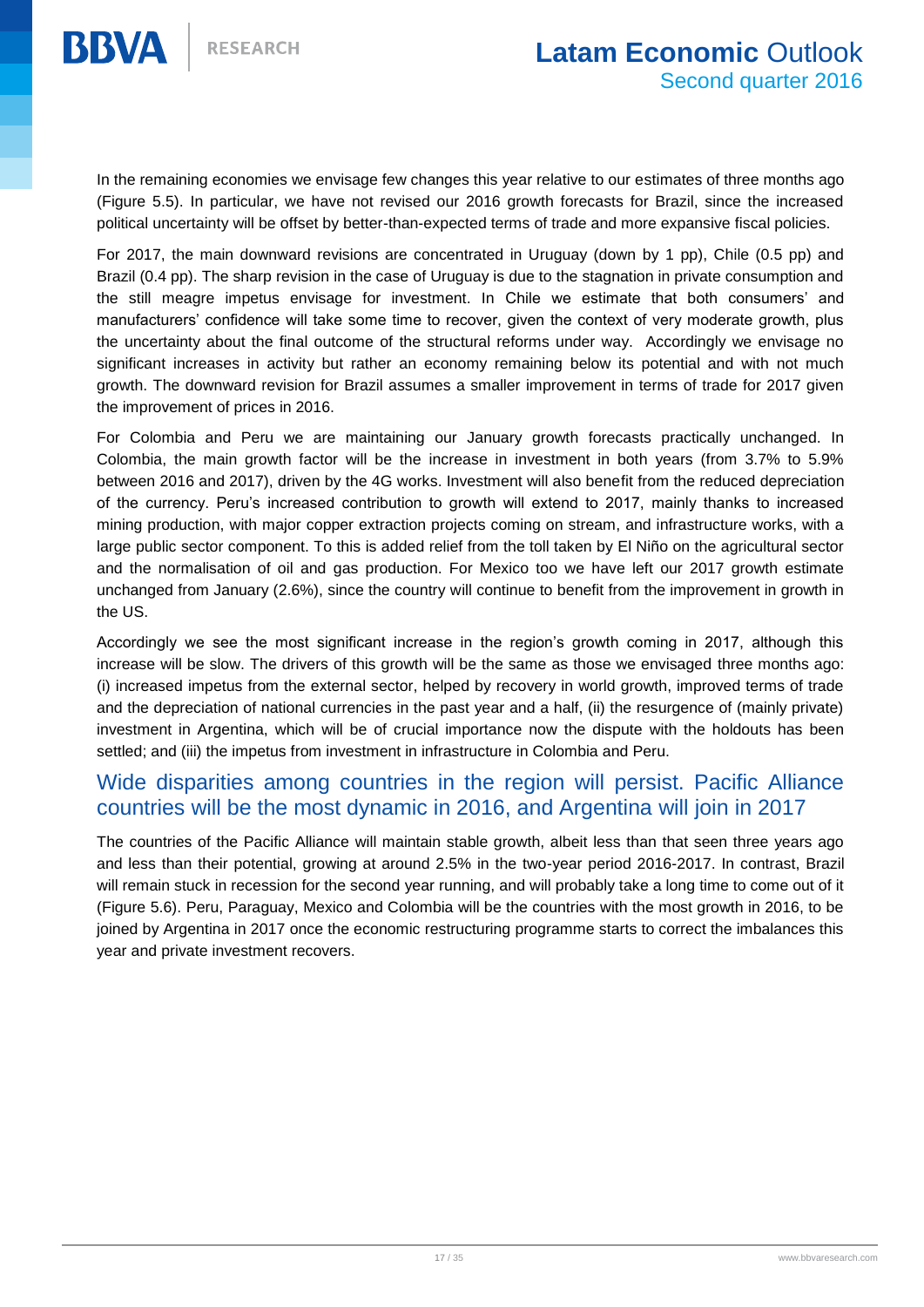Figure 5.6 **Latin America countries: growth in GDP (% YoY)**



Source: BBVA Research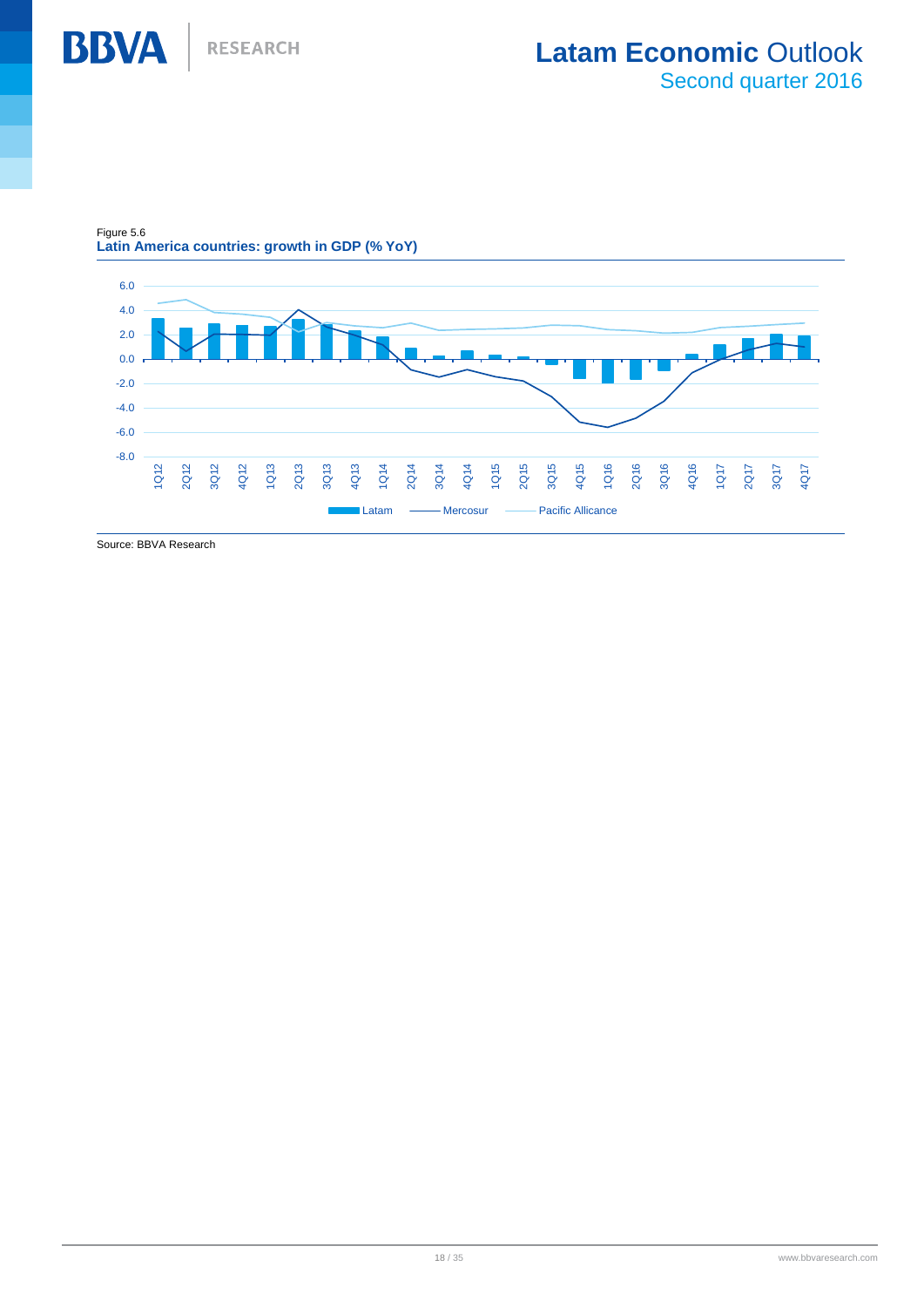# <span id="page-18-0"></span>**6** Inflationary pressures will ease slightly, thanks to stronger currencies and cyclical weakness

# Inflation remains within target range in Mexico and Paraguay. It is moderating more clearly in Brazil, Chile and Peru, but not yet in Argentina, Colombia or **Uruguay**

Inflation remains within the target ranges set by the respective monetary authorities in Mexico and Paraguay, in line with the lack of demand pressure, the preventive interest rate hikes announced in the past few months, the impact of reforms on prices in sectors such as telecommunications in the case of Mexico and the reduction in regulated prices (partly due to the effect of lower oil prices on fuel prices) in Paraguay. Even so, in both economies current rates of inflation (2.5% in Mexico and 4.5% in Paraguay) are lower than in previous months (Figure 6.1).

In contrast with the situation of Mexico and Paraguay, inflation remains above the target range in all other countries of the region, with the effects of the depreciation of national currencies seen up until the beginning of the year and the pressure on food prices from adverse weather events not being entirely offset by the weakness of internal demand. Added to these regional factors are idiosyncratic factors such as the alignment of regulated prices in Brazil and Uruguay, the fiscal adjustments in Chile and the persistence of inflation (Box 1).



#### Figure 6.1 **Inflation: observed and forecast \* (YoY %)**

\* Left axis: data for Argentina. Right axis: data for all other countries.

Source: National statistics and BBVA Research

In any case, in some of the countries in which inflation remains above the target range, there are already clear signs of moderation (Figure 6.1). Specifically, inflation has been slowing for some months now in Brazil, Chile and Peru, having reached 9.3%, 4.2% and 3.9% respectively in April. The recent dynamic of inflation in these three countries has benefited not only from the fading strength of some of the sources of pressure, such as the adjustments to regulated prices in Brazil or to taxes in Chile, but also from the appreciation of their currencies in the past few months.

On the other hand in some countries inflation remains above the monetary policy reference ranges and shows no signs of easing. In Colombia, prices rose by 7.9% in April, 3.2 pp more than in April last year,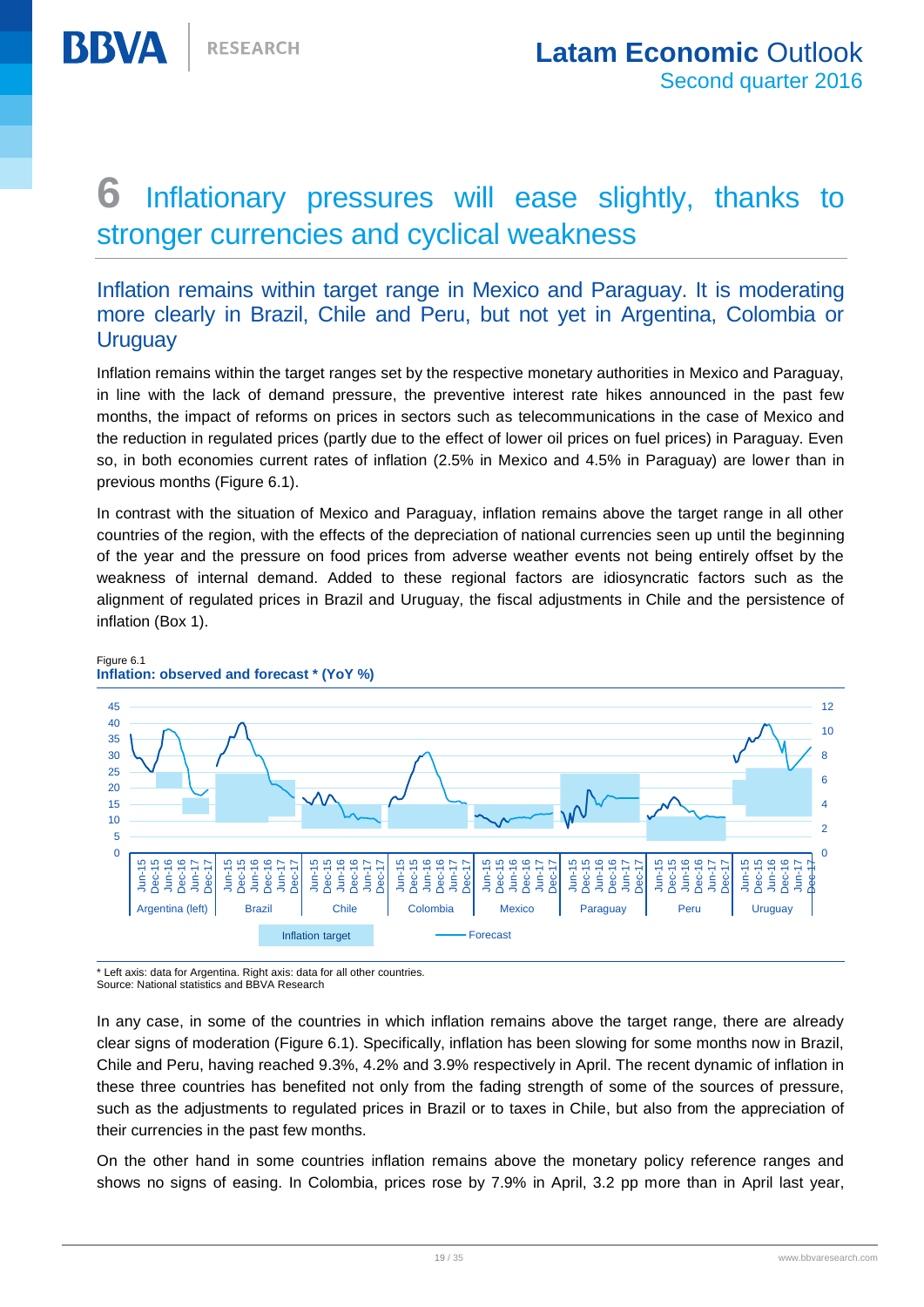

mainly because of the persistent effects of *El Niño* on food prices. In Argentina, where the inflation rate reached 40.5% in April, recent pressures have come largely from the adjustments to charges for certain regulated public services (water, gas, public transport, etc.) and from the depreciation of the peso following the lifting of exchange controls, although there is evidence that the exchange rate pass-through has diminished (see Box 2), and in spite of the effect's being partly neutralised by the more restrictive monetary policy. Lastly, in Uruguay the inflation rate reached 10.5% in April, under particular pressure from increases in food prices and regulated prices, and in spite of some progress towards cutting down on wage indexation.

All in all, it is possible to assert that in spite of national idiosyncrasies, inflationary pressures have diminished slightly in the past few months, due to stronger currencies and the continuing weakness of internal demand throughout the region. This view is reflected in the recent adjustments to the market's inflationary expectations (Figure 6.2). However, the risk of unanchoring of inflationary expectations remains, mainly in Uruguay, but also to some extent in Brazil and Colombia.

Figure 6.3



Figure 6.2

**BBVA** 

**Inflation: current and market expectations (YoY %)** 12



\* From December 2015 to February 2016 for Peru, March 2016 for Colombia and Mexico and April 2016 for Brazil, Chile and Uruguay. Source: National statistics and BBVA Research



### Inflationary pressures will moderate as time goes by

Despite the fact that in some cases inflationary pressures have not dissipated in the past few months, currency appreciation, diminished prospects of future depreciation and the weakness of economic activity confirm us in our view that inflation will moderate over the course of 2016 and in 2017. Indeed these prospects of moderation are also backed up by the vigilant tone of most of the central banks, the fiscal prudence of many countries and economic growth below the potential rate. All the same, the speed of moderation in inflation will depend on the degree of inertia existing in each economy (Box 1).

Specifically, we foresee inflation returning to the target range by the end of the first half-year in Chile, by the end of this year in Peru, at the beginning of next year in Brazil and in early 2018 in Colombia, while remaining within the target range in Mexico and Paraguay.

For Chile, we have reduced our forecasts of inflation for the end of 2016 and 2017 to 3.2% and 2.5% respectively (0.5 pp and 0.4 pp below the forecasts of three months ago), in the former case largely due to the increased strength of the Chilean peso, and in the latter mainly because of the prospect of a widening output gap. For Peru, recent data have been somewhat lower than expected, in line with the stronger currency and a diminishing effect of El Niño on food production and distribution, so we have revised out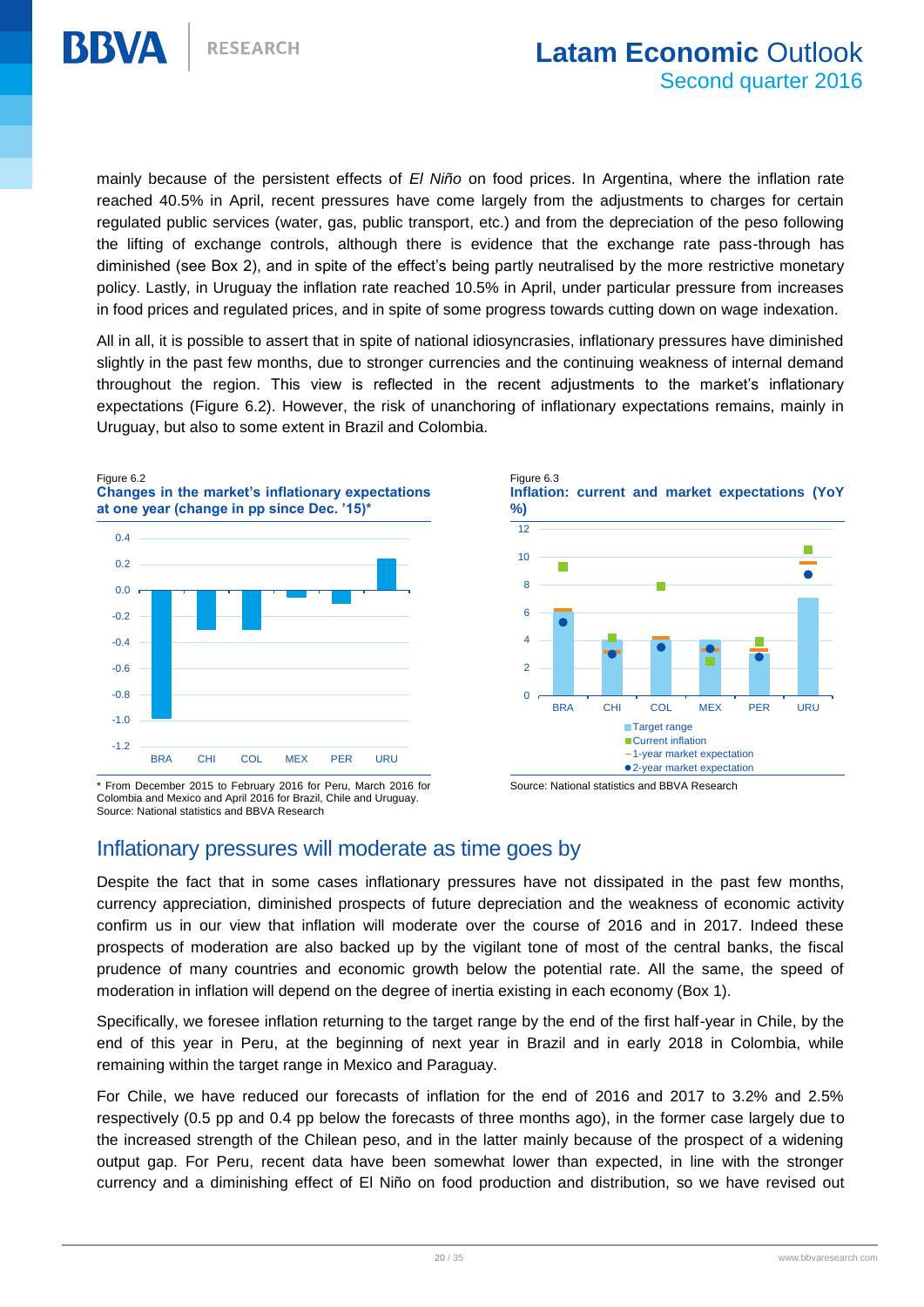

forecast for this year's inflation down from 3.2% to 2.9%. For 2017, we have adjusted Peru's inflation up slightly, to 2.9% to reflect the slightly greater currency depreciation expected next year. In the case of Brazil, we are leaving unchanged our forecasts of moderation to 6.8% in December 2016 and 4.5% in 2017, since the latest signs confirm our view that smaller adjustments to regulated prices and the impact of the current recession would eventually create space for the reduction of inflationary pressures. In the case of Colombia, we have adjusted our forecast for this year upwards by 0.6 pp to 6.2%, largely in view of the impact of El Niño on food prices, and that for 2017 by 0.3 pp to 4.1% due to the persistence of inflation following the price uptick of 2016.

Inflation will fall in Argentina and Uruguay too (sharply in the former case), although it will continue at relatively high levels (above each country's reference range). In the case of Argentina, the expectation of moderation is based on the view that inflationary pressures lose force as the impact of the exchange adjustment fades and the more restrictive tone of fiscal and monetary policies makes itself felt.

Lastly, although inflation could increase slightly in both Mexico and Paraguay, it will, in any case, remain within reasonable bounds, close to the central objectives of 3.0% in the case of Mexico and 4.5% in that of Paraguay. More precisely, we foresee inflation of 2.9% this year and 3.3% next in Mexico, practically the same forecasts as three months ago. In this case inflation will increase somewhat next year as economic activity regains its dynamism. As regards Paraguay, we have adjusted the 2016 forecast slightly upwards to 4.7% due to food supply factors, keeping the forecast for 2017 at 4.5%.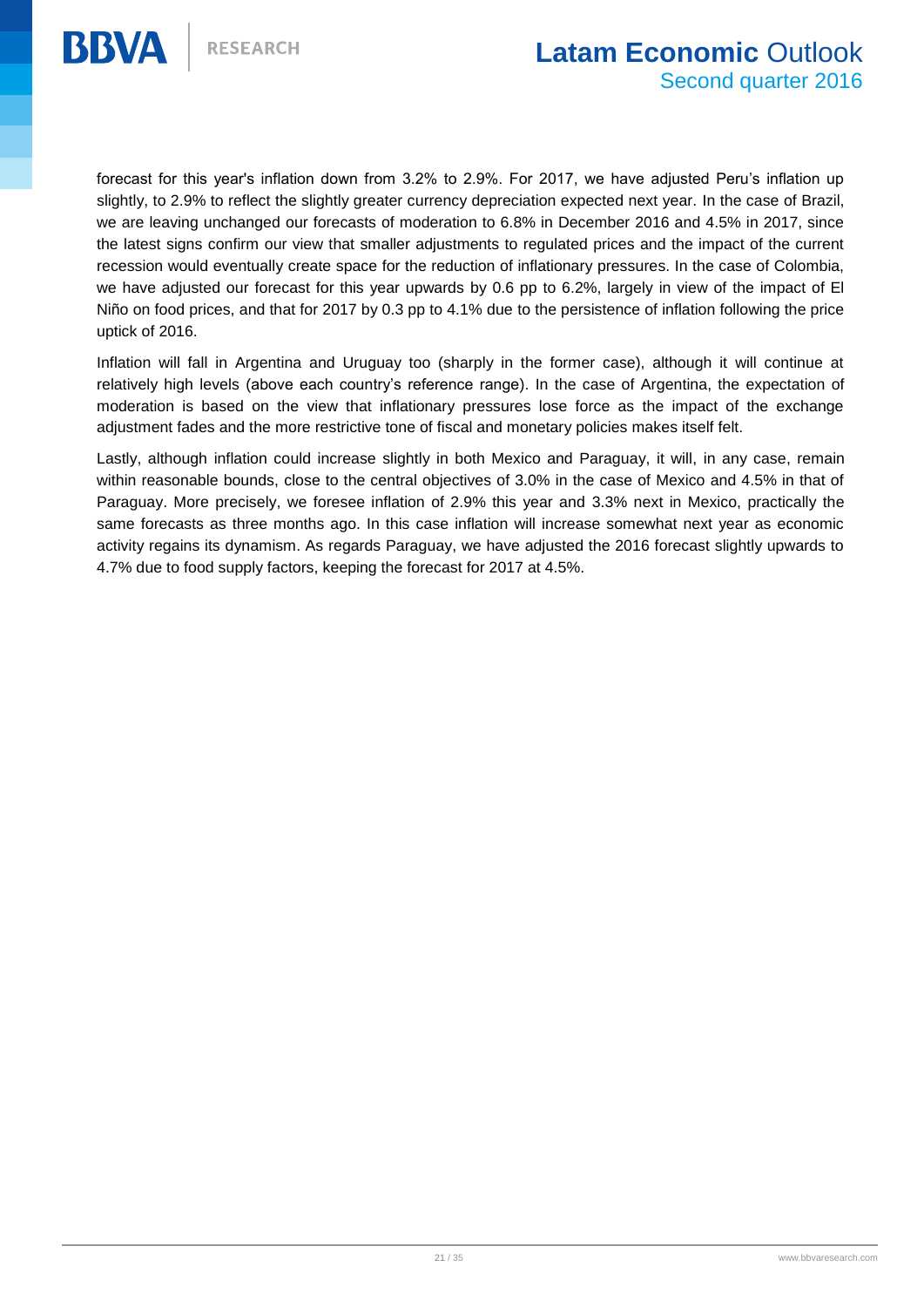# <span id="page-21-0"></span>Box 1. The persistence of inflation in Latin America

When will inflation in Brazil, Chile, Colombia, Peru and Uruguay return to the target range? At what rate will inflation in Argentina slow down after the recent economic measures that have been adopted? How long will inflation stay below the 3% target in Mexico?

To address that particular issue and, more generally, to analyse the domestic price dynamic, we need to understand just how persistent inflation is in a specific economy.

With this in mind, we have estimated an autoregression model AR (1), in which current inflation depends solely on the level of inflation for the immediately preceding period. We have analysed monthly data from January 2004 to March 2016 for Argentina, Brazil, Chile, Colombia, Mexico, Peru and Uruguay. As a measure of inflation, we have taken monthly inflation which we have then deseasonalised and annualised $^4$ .

The estimated value of the parameter that relates current inflation to that from the preceding month can be taken as a measure of persistence. The higher it is, the greater the impact of past inflation on current levels, suggesting greater persistence.

Figure R.1.1 shows that the persistence of inflation based on the AR (1) is greater in Argentina, Brazil and Colombia and less in Chile, Mexico, Peru and Uruguay<sup>5</sup>.

This initial measurement is in part determined by factors such as economic activity, the exchange rate and external inflation, among others. In order to exclude such extrinsic effects and have a measure of persistence that actually reflects the impact of intrinsically inertial factors on inflationary forces, related to the existence of price index mechanisms, we use the generalized method of moments (GMM) to estimate a Phillips curve for each economy, in which current inflation depends

on the product gap, past inflation, inflation expectations, the exchange rate and the price of raw materials on global markets<sup>6</sup>.

#### Figure B.1.1

**Persistence of headline inflation: based on the estimation of an AR(1) model (Jan/04-Mar/16)\***



\* Results are significant at 5% level, with the exception of Uruguay. Source: BBVA Research

In this case, the parameter that relates current inflation to past levels is an indicator of intrinsic persistence, free from the effect of other variables included in the estimate.

Despite the fact that in this case, the level of persistence has changed – in general it has fallen in comparison to previous analysis – due to the exclusion of extrinsic factors, the results once again show that persistence is higher, at around 0.5, in Argentina, Brazil and Colombia, and lower in the other cases (Figure R.1.2)<sup>7</sup>.

<sup>4</sup> In none of the countries the inflation series exhibit a unit root, according to standard tests. In all cases, therefore, these are stationary series.<br>5: In the period analysed, average inflation stood at 19.8% in Argenti 4 In none of the countries the inflation series exhibit a unit root, according to standard tests. In all cases, therefore, these are stationary series. 7.7% in Uruguay.

 $\ddot{s}$ : We took the same measure of inflation and the same reference periodic analysis have a subsequently  $\ddot{a}$ modificial data, analysis began in Adgust 2000. The independent<br>contemporaneously (and have to be instrumented for).. 6: We took the same measure of inflation and the same reference period as used in the AR(1) estimate, with the exception of Argentina, where due to<br>insufficient data analysis began in August 2006. The independent variables contemporaneously (and have to be instrumented for).<br>7: The introduction of further backwardness to the explicative variables does not notably change results, although in the case of Chile it means that the level of insufficient data, analysis began in August 2006. The independent variables enter with only one lag, apart from inflation expectations, which enter

<sup>7.</sup> The introduction of further backwardness to the explicative variables persistence is significant at 5% and somewhat higher (at around 0.25).<br>.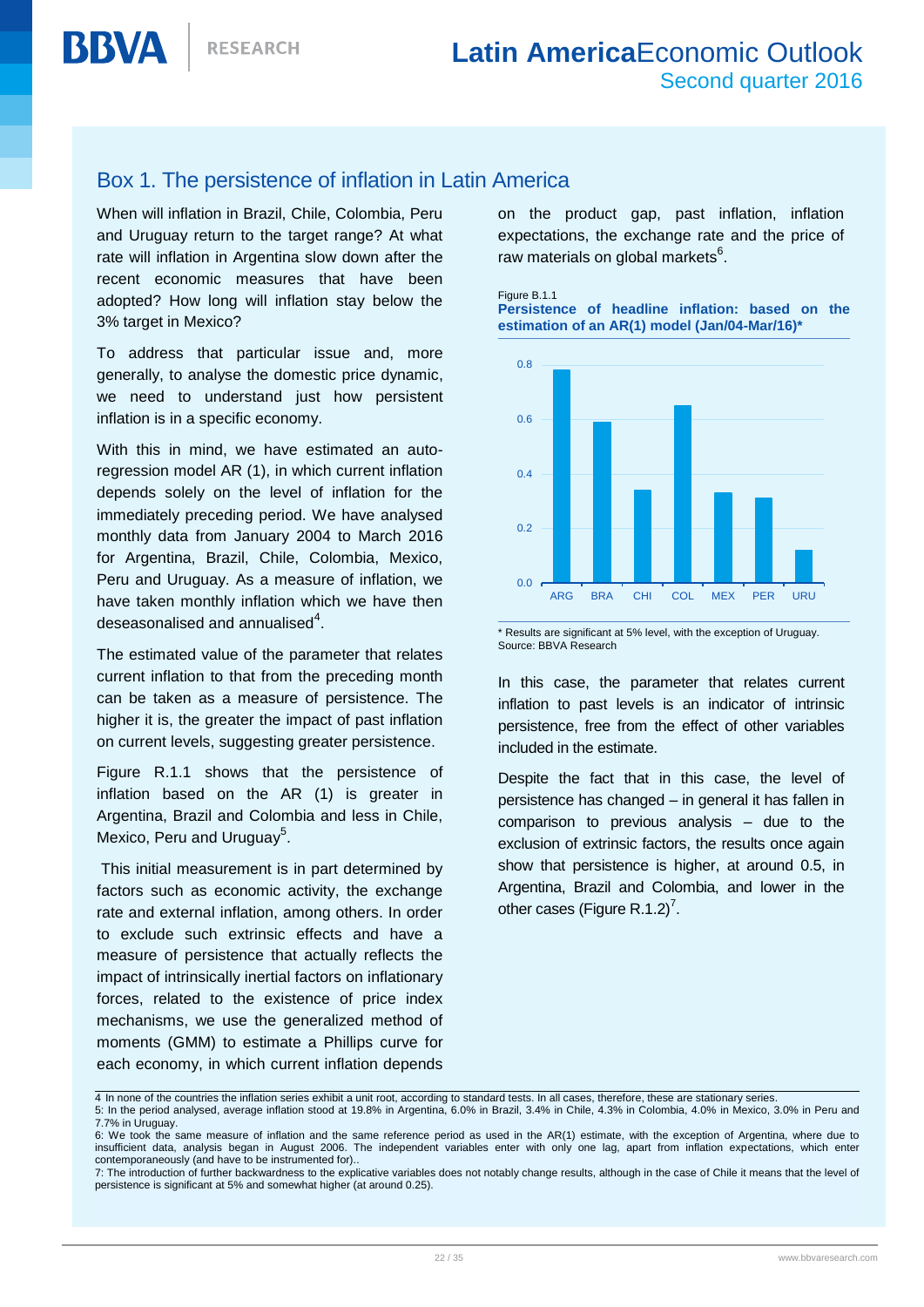#### Figure B.1.2

**BBVA** 

**Persistence of headline inflation: based on the estimation of a Phillips curve (Jan/04-Mar/16)\***



\* Due to data issues, the sample for Argentina starts in August 2006. The results are significant at a 5% level for Argentina, Brazil, Colombia, Peru and Mexico and at 10% for Chile. Source: BBVA Research

We have re-estimated the previous model using a dependent variable, instead of general or underlying inflation, which exclude the calculation of more volatile prices, for example foodstuffs and regulated prices. In this case, the level of estimate persistence is generally lower than with the general inflation model, with the exception of Argentina and Uruguay, where, due to a lack of data, samples are not identical<sup>8</sup>. The result still shows that persistence is lower in Chile, Peru and Mexico and higher in Argentina, Brazil and Colombia, although the difference in the level of persistence in the latter two countries compared to Chile, Peru and Mexico is small. Results in this case show a greater persistence relative to inflation in Uruguay compared to other countries (Figure R.1.3).

In general, results back up the idea that inflationary inertia is lower in countries where central banks have been less tolerant with regard to inflation and higher in countries where inflation is usually higher<sup>9</sup>.

Finally, in order to analyse inflation persistence in the long term, we have estimated both the Phillips

curve with general and underlying inflation for the past three years (April 2013 to March 2016) and for earlier periods of the same duration.

Despite the fact that the reduced size of subsamples reduces the robustness of the results, both models suggest that inflationary inertia has increased over the past three years in Colombia, Peru and Uruguay. In other cases, results are not so conclusive.



**Persistence of core inflation: based on the estimation of a Phillips curve (Jan/04-Mar/16)\***



\* Due to data issues, the samples for Argentina and Uruguay start in April 2008 and January 2011, respectively. The results are significant at a 5% level for Argentina, Brazil, Colombia and Mexico and at a 10% level for Peru and Uruguay. Source: BBVA Research

In general, analysis shows that indexing mechanisms play a more negative role in processes designed to ensure the convergence of inflation with

targets over the coming months, mainly in Argentina, but also in Brazil, Colombia and Uruguay. In Chile, Mexico and Peru, these factors are of less relevance to future inflation, although not necessarily less than a few years ago in the case of Peru.

8: The comparison of the two models using identical periods of time shows that in both countries, persistence is higher in the underlying inflation model. 9: Results do no change significantly with the inclusion of more inflation backwardness in the model.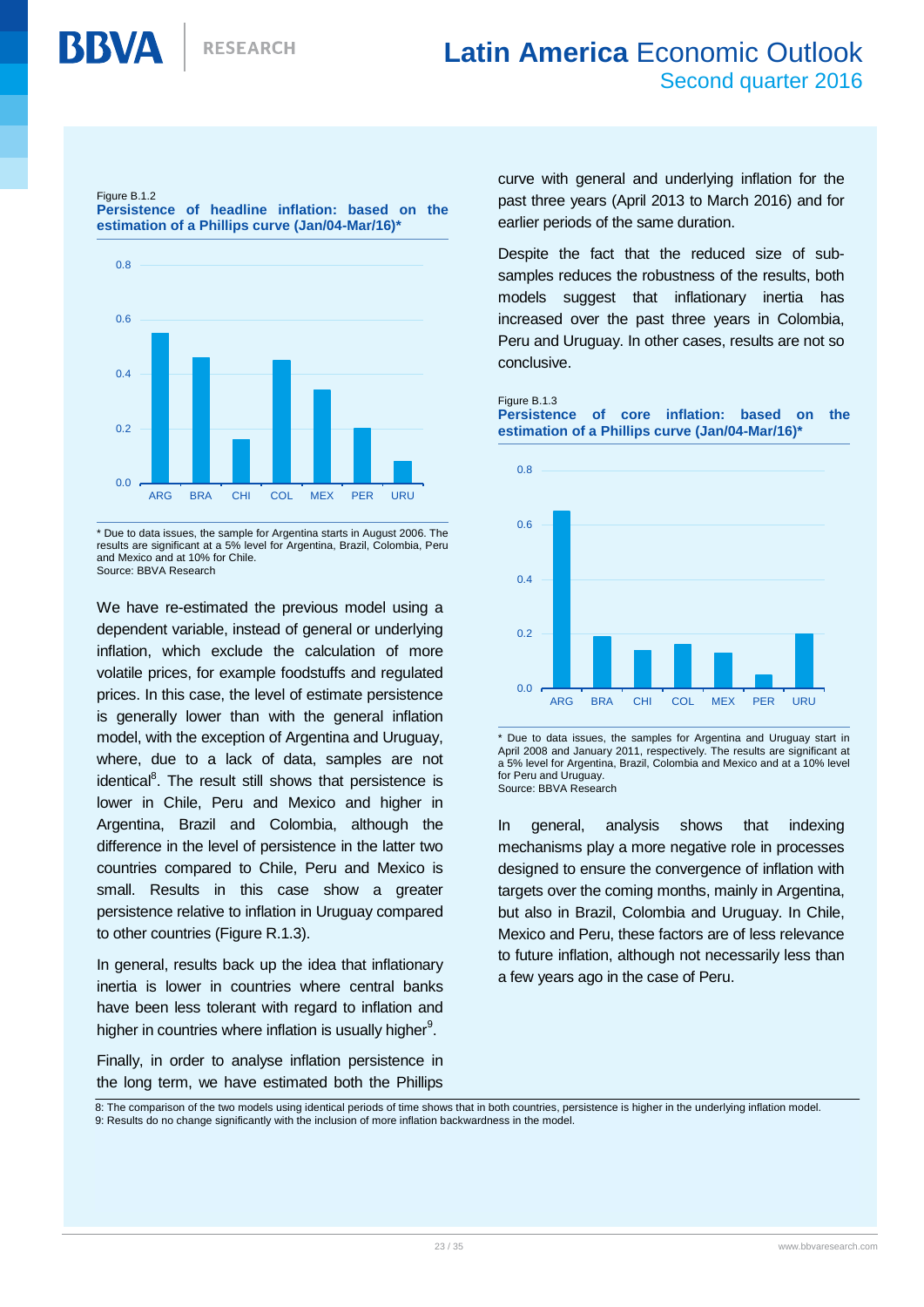# <span id="page-23-0"></span>Box 2. Has the exchange rate pass-through increased in 2016 in Latin America?

For more than a year now, inflation in the majority of Latin American countries has been above central banks' target ranges, with the significant exception of Mexico (Figure R2.1). Much of the increase in inflation during this time has been a knock-on effect of the sharp currency depreciation seen in the majority of countries since mid-2014.<sup>10</sup>

Figure B.2.1 **Central bank target range & inflation, Mar.'15 & Apr.'16**



Source: BBVA Research

From a preliminary analysis with data up to the first quarter of  $2015<sup>11</sup>$  one could deduce that the impact on domestic inflation had mainly been due to the magnitude of the depreciation of the currency rather than to an increase in the exchange rate pass-through. All the same, the question remains as to whether in the case of a currency depreciation that is expected to be permanent, there may possibly be an increase in the exchange rate pass-through. In fact the academic literature acknowledges that the exchange rate pass-though usually increases in periods of greater currency depreciation and at times when the weakening of the currency is perceived as a persistent phenomenon, which is the case with many economies in the region.

In this box we study whether the current degree of exchange rate pass-through has changed relative to that seen at two other times<sup>12</sup>: before the last bout of volatility, which we place in August 2014; the time of maximum depreciation (August 2015) and the present<sup>13</sup> (Figure R2.2).





Source: BBVA Research

As with previous estimates, it is necessary to bear in mind that in many of the economies of the region the exchange rate has not been the only factor behind the increase in inflation, but that there have been other idiosyncratic factors such as tax increases in Chile and Brazil, supply shocks to food prices in Colombia, Peru and Brazil, government realignment of regulated prices in Brazil and regulatory reforms and changes in Mexico. The cases of Brazil and Mexico are particularly notable in this regard. In Brazil, the increases in regulated prices had a big impact on inflation; while in Mexico, the reforms and increased competition in the telecommunications sector pushed inflation down. In both cases there was considerable influence on the general level of prices, for which reason we also analyse inflation trends discounting these components.

<sup>10</sup> See for example the analysis of the causes of the surprise increase in inflation in Latin America Economic Outlook, second quarter of 2015. 11: See Observatory ["Has the exchange rate pass-through increased?" October 2015.](https://www.bbvaresearch.com/en/publicaciones/latam-has-exchange-rate-pass-through-to-prices-increased-in-latin-america/)

<sup>12:</sup> We have updated the model estimated one year ago: [Has the exchange rate pass-through increased in Latin America? October 2015.](https://www.bbvaresearch.com/en/publicaciones/latam-has-exchange-rate-pass-through-to-prices-increased-in-latin-america/)<br>13: Argontina is not included in the analysis since official price sories are not yet avail

<sup>13:</sup> Argentina is not included in the analysis since official price series are not yet available.  $12.4$  MeTher updated the model estimated one year ago:  $H_0$  ago:  $H_0$  ago[: Has the exchange rate](https://www.bbvaresearch.com/en/publicaciones/latam-has-exchange-rate-pass-through-to-prices-increased-in-latin-america/)  $\alpha$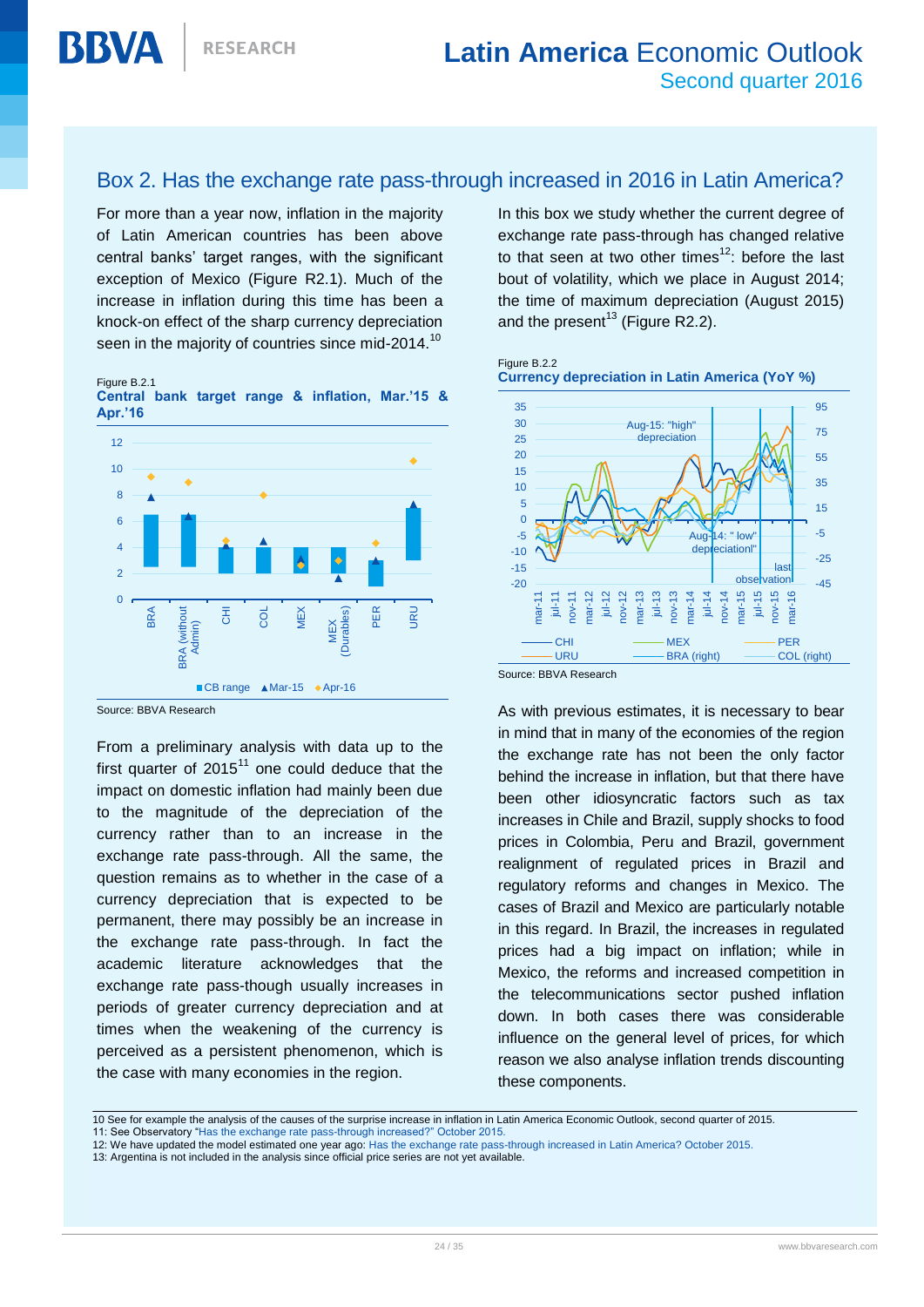In order to ascertain whether there has been an increase in the exchange rate pass-through, we estimated a uniform VAR model for all countries. The results of estimates that take account of the idiosyncrasies of each economy are consistent with those of this uniform exercise.

### Analysis with a VAR model: uniform estimate

A time-variable coefficients VAR is used for the period January 2000 to March 2016 with monthly data $14$ . Estimates based on data to March 2016 are compared with estimates of August 2014 and August 2015. We seek to establish whether the exchange rate pass-through is greater or less now than at those two earlier dates and whether this difference is statistically significant.

For all countries we use the national CPI. For Brazil and Mexico we also estimate two price subindices, since we consider it of interest to assess the pass-through to specific baskets with significant weight in each. In the case of Brazil we use the price index that does not take account of regulated prices<sup>15</sup>. In the case of Mexico we use the durable goods price index, since when looking at each price index separately it stands out as the one with the biggest increases. As can be seen in Figure R2.3, we found evidence to suggest that, compared with two years ago, the response of inflation to currency depreciation has increased slightly in Peru and significantly in Mexico (taking

only durable goods into account in the latter case). All the same, in the case of Mexico it has to be borne in mind that there is no evidence of second-degree effects on other prices (and some of them have received favourable shocks) and the depreciation has taken place in a context of weak demand and slack in the economy.

The current estimate of the exchange rate passthough is not statistically different from those made with data to August 2014 or 2015 in Brazil, Colombia, Chile or Uruguay, although in all three cases there is a very high degree of statistical uncertainty. In the case of Mexico we would add that there is no evidence of second-degree effects; there are favourable shocks on other prices and the depreciation has taken place in a context of weak demand and slack in the economy.

Apart from this, we find that the correlation between the exchange rate pass-through and the extent of currency depreciation is positive and has increased in nearly all countries (Figure R2.4), which suggests greater asymmetries in the exchange rate pass-though (greater at times of depreciation than at times of appreciation such as those seen more recently). The only exception in the general sub-index is Mexico. In this case the low ratio confirms that the exchange rate passthrough is centred on durable goods and not on the rest of the basket, for which inflation has continued at all-time lows.

<sup>14:</sup> Endogenous variables include the following: an index of economic activity, benchmark interest rate, the exchange rate of the national currency against the dollar and the general price index. Exogenous variables include the US Industrial Production indicator, the US Federal Reserve interest rate, the US CPI and the IMF Commodity Price Index. The reason for making this estimate by means of a time-varying coefficients VAR (TVC-VAR) is that this method estimates the coefficients best suited to the model at any given time, as opposed to the average of the sample as with a conventional VAR. The TVC-VAR allows the estimated coefficients to vary over time; the idea underlying this method of estimation is to take account of changes affecting relationships among variables in the series. The exchange rate pass-through is calculated as the cumulative response of inflation in the first year to a 1% change in the nominal exchange rate. 15: It also has to be borne in mind that regulated prices have a very different dynamic from free market prices and a weight of approximately 23% in the CPI.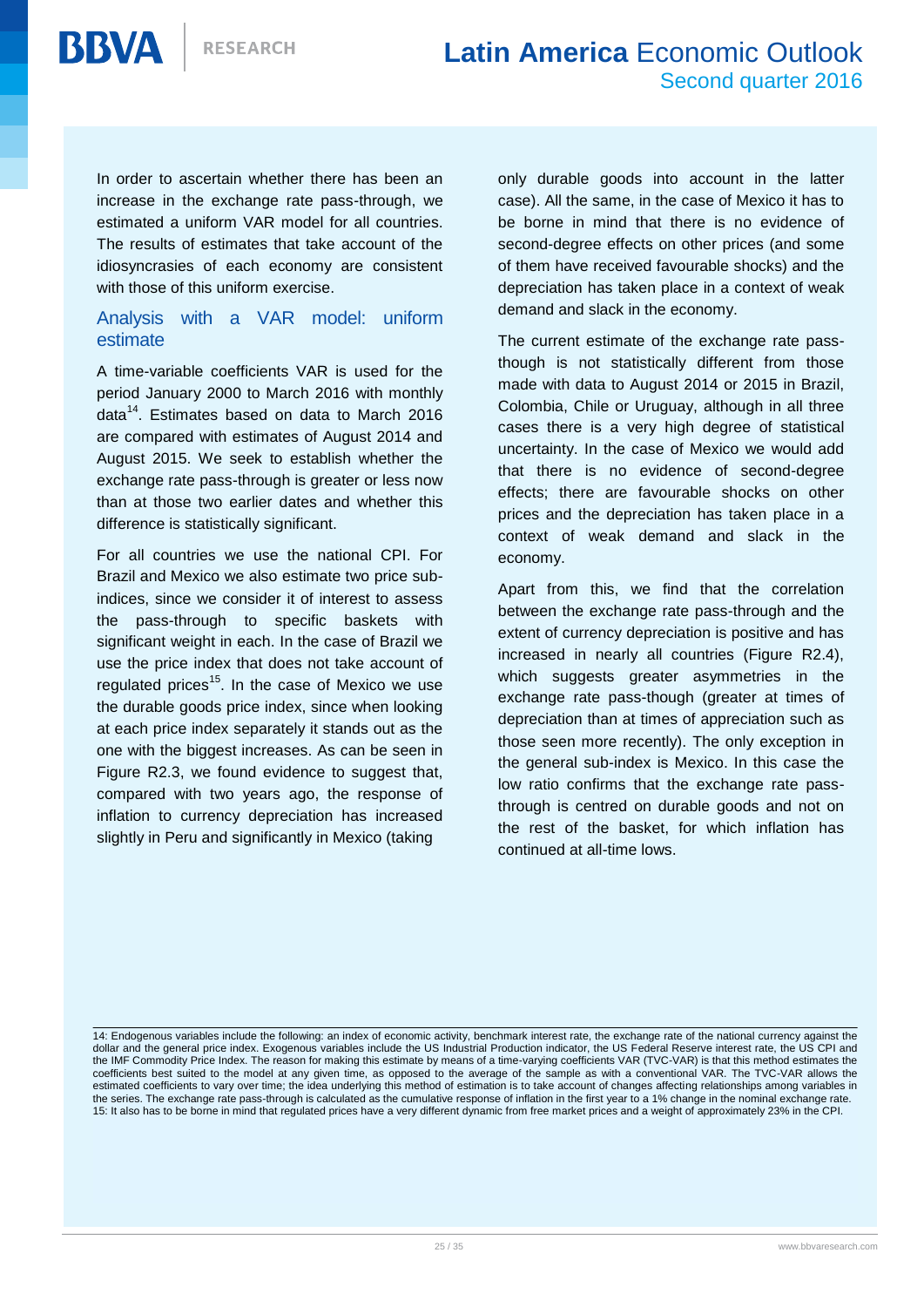Figure R.1.3



\* BRA (\*) and MEX (\*) refer to the index of unregulated prices in Brazil and to the basket of durable goods in Mexico. For the rest, reference is made to the national CPIs.

\* Does not correspond exactly to the pass-though ratio as idiosyncratic items are excluded from the estimate. Source: BBVA Research

#### Figure R.2.4

**BBVA** 

**Correlation ratio between the cumulative 12-month impulse response of inflation to an exchange rate shock and appreciation (-) or depreciation (+) (moving six-year correlation)**



Source: BBVA Research

Conclusion: in general, persistent currency depreciation has not led to increased exchange rate pass-through.

The uniform estimate for the countries studied shows that, in general, there has been no significant increase in the exchange rate passthrough in the region, in spite of currency depreciation which, in view of its intensity and structural backdrop (slowdown in China and moderation of commodity prices) can be perceived as persistent. The main exception is Peru, where we do see an increase in exchange rate pass-through compared with two years ago, but a downward correction relative to the estimate made with data to August 2015. In Mexico too we see a significant increase in the pass-through from exchange rate to prices of durable goods, but not to prices in the general index.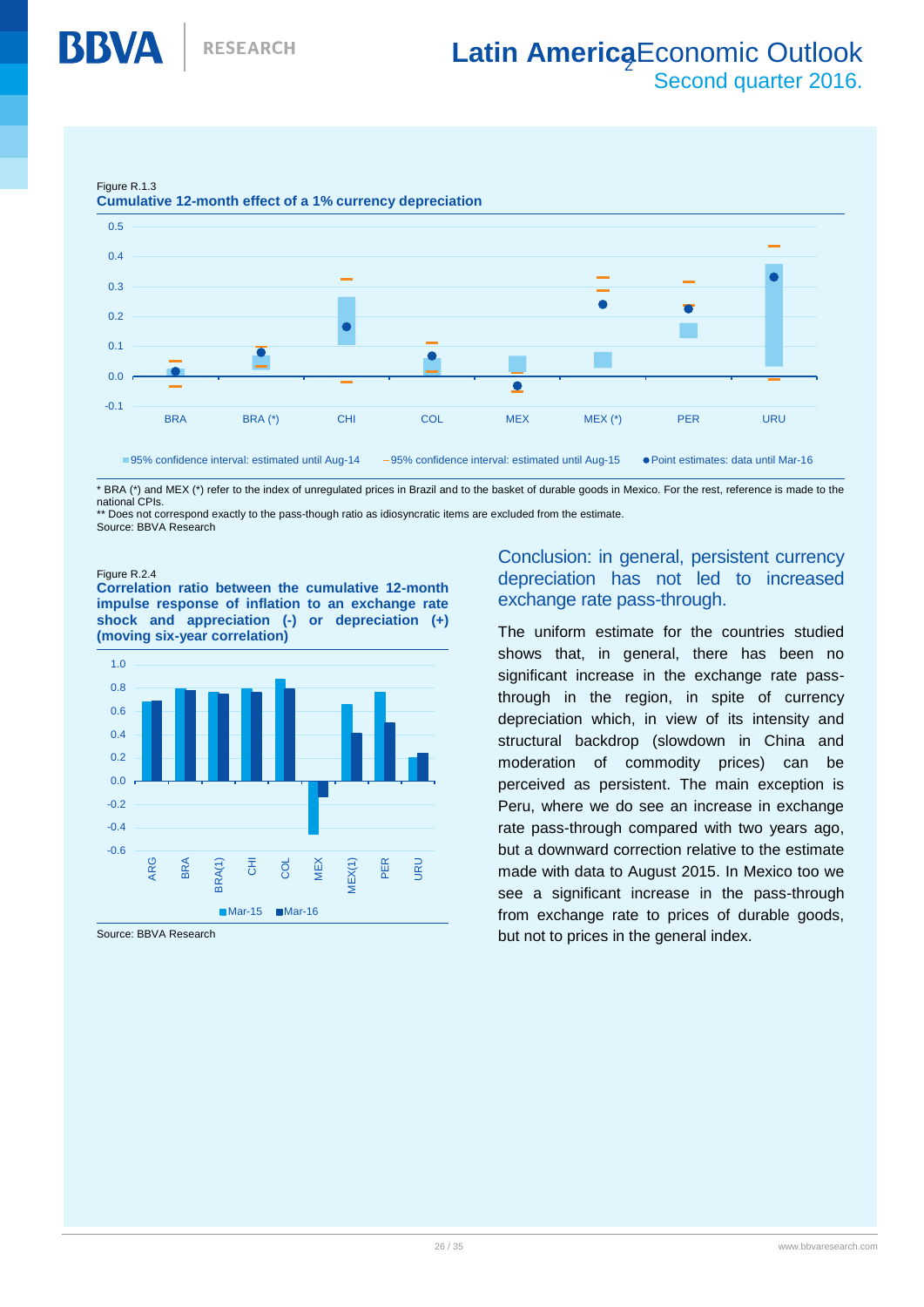# <span id="page-26-0"></span>**7** Monetary policy on hold in most of the region

# Reduced inflationary pressures allowed benchmark interest rates in Latin America to remain stable, with the main exception of Colombia

In the past three months benchmark interest rates have held steady in Brazil, Chile, Mexico, Paraguay and Peru. In Colombia, in contrast, they have risen – by even more than expected - to reach 7.0% at the end of April (Figure 7.1). Furthermore, monetary policy has also taken on a more restrictive tone in Argentina, where a system of inflation targets has yet to be put in place, and in Uruguay, where the system of targets is based on movements in certain monetary aggregates and not on setting a benchmark interest rate.

Thus the tone of monetary policy in the past few months has been strictly related to the recent trends in inflation: a wait-and-see stance in the countries where inflation remains within the target range (Mexico and Paraguay) or has eased recently (Brazil, Chile and Peru) and a more restrictive stance in the countries where inflationary pressures have increased significantly (Colombia, Argentina and Uruguay).



**Monetary policy rate in countries with inflation targets systems (%)\***

Figure 7.1

BBVA

\* The Argentine central bank has not yet adopted a system of inflation targets, but has already established objectives for the country's inflation. Source: BBVA Research

In the particular case of Mexico, the central bank's decision to hold interest rates at 3.75% following February's surprise preventive 50 bp hike was influenced not only by inflation's being under control but also by the stability of interest rates in the period and the reduced downward pressures on the currency. Public spending cuts have also served to reduce pressure on monetary policy, both in Mexico and in other countries in the region (with the notable exception of Brazil).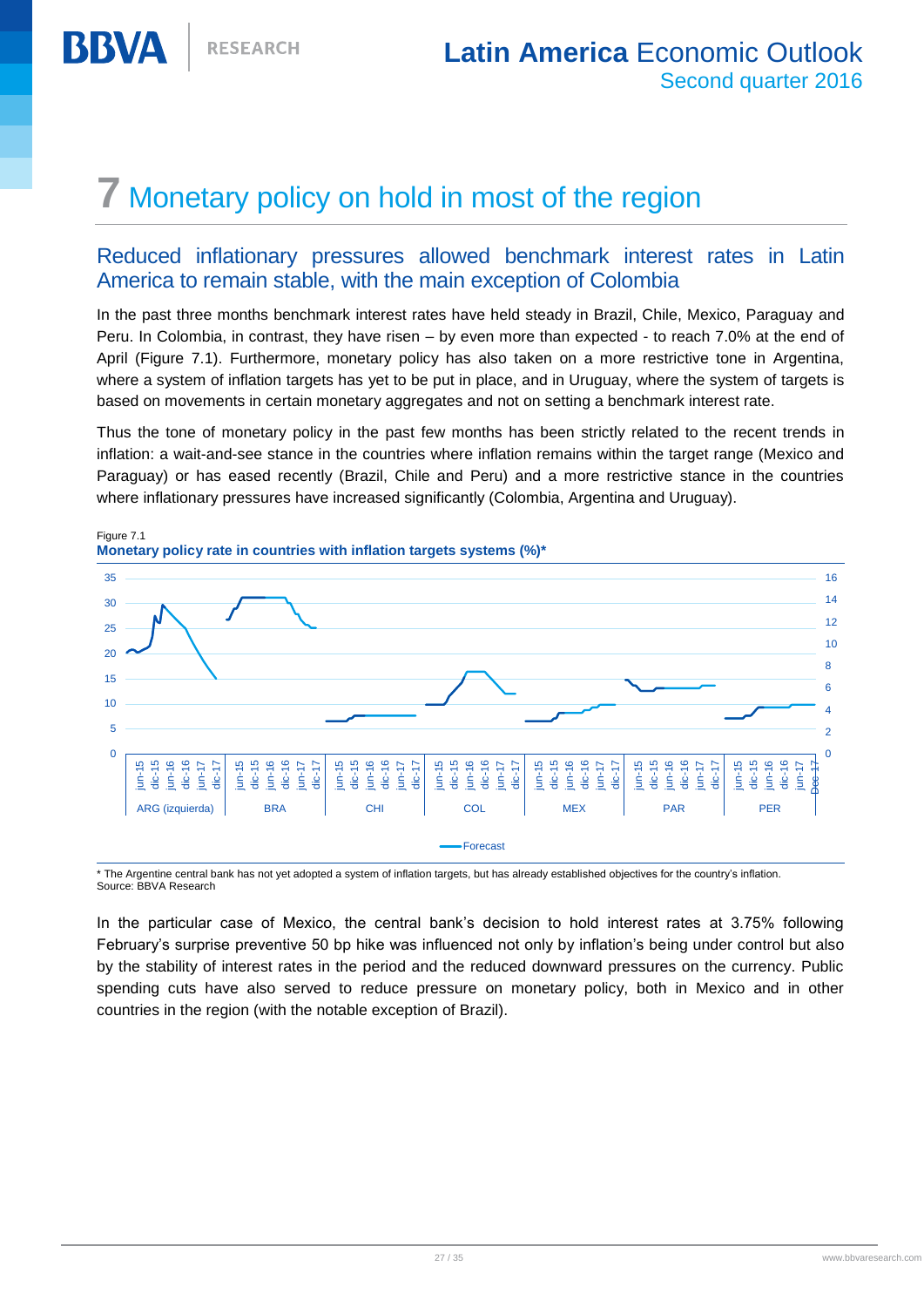# Expectations of stable interest rates in the next few months, with the exception of Colombia, while Mexico will continue to keep step with the US Federal **Reserve**

We envisage monetary policy interest rates continuing unchanged for the rest of the year at 14.25% in Brazil, 3.5% in Chile, 4.25% in Peru and 6.0% in Paraguay. The tone of monetary policy will thus be less hawkish than we envisaged three months ago.

In the case of Brazil, the more favourable dynamic of inflation in the past few months has practically eliminated the possibility of an upward adjustment in Brazil and has increased the risk of cuts to the SELIC (central bank short-term interest rate) in the next few months. However, we are maintaining our outlook for stability in SELIC rates until such time as inflation is back within the target range and prospects once again well anchored, which we expect to be in early 2017. It should also be noted that with the suspension of President Dilma Rousseff, her replacement Michel Temer has recently appointed a new chairman of the central bank, and this increases the present uncertainty about the future dynamic of interest rates.

In Chile the upward bias of monetary policy has given rise to a neutral tone following the recent dynamic of the exchange rate and inflation, and we have slightly adjusted our forecasts of monetary policy. We were previously expecting an adjustment of 25 bps in 2016 and another of the same size in 2017, whereas we now find it more likely that the official rate will be held at 3.50% not just for the rest of 2016 but throughout 2017 too.

Similarly, in Peru, the recent changes in the macroeconomic environment previously commented on make it most likely that benchmark rates will not reach 4.50% until the beginning of next year rather than in 2016, as we previously anticipated.

As regards Paraguay, we are maintaining our outlook for stability in interest rates in 2016 with a small adjustment of 25 bps next year.

On the other hand we expect monetary policy to become more contractive in the next few months in the other countries of the region. In Colombia, the central bank will probably increase the official interest rate to 7.5% in its May meeting and hold it at this level until the beginning of 2017 when the moderation in inflation will allow a gradual reduction in the interest rate to 5.5% at year-end. Our forecasts for the end of 2016 and 2017 for Colombia are respectively 1.0 bps and 0.25 bps higher than they were three months ago.

Mexico will continue to keep pace with the US Federal Reserve in 2016 and 2017. Specifically, taking account of our expectations of normalisation of US monetary policy, Mexico's reference rate will most probably end 2016 at 4.0% and 2017 at 4.50%. Also, greater currency depreciation or higher-than-expected growth of economic activity would lead to a hardening of monetary policy, which would not necessarily coincide with the US Federal Reserve's adjustments.

Lastly, we expect Argentina to continue to maintain a restrictive monetary policy, even more so than we anticipated three months ago, with the intention of bringing inflation back down towards objectives. Even so, as this policy begins to produce positive results and inflation starts to ease, there should be room for interest rate reductions. As regards Uruguay, where a reduction in the growth target for the money supply from a range of 7% to 9% to one of 4% to 6% was recently announced, it will also maintain a restrictive tone in its monetary policy, given the persistence of inflationary pressures even with the beginnings of wage deindexation.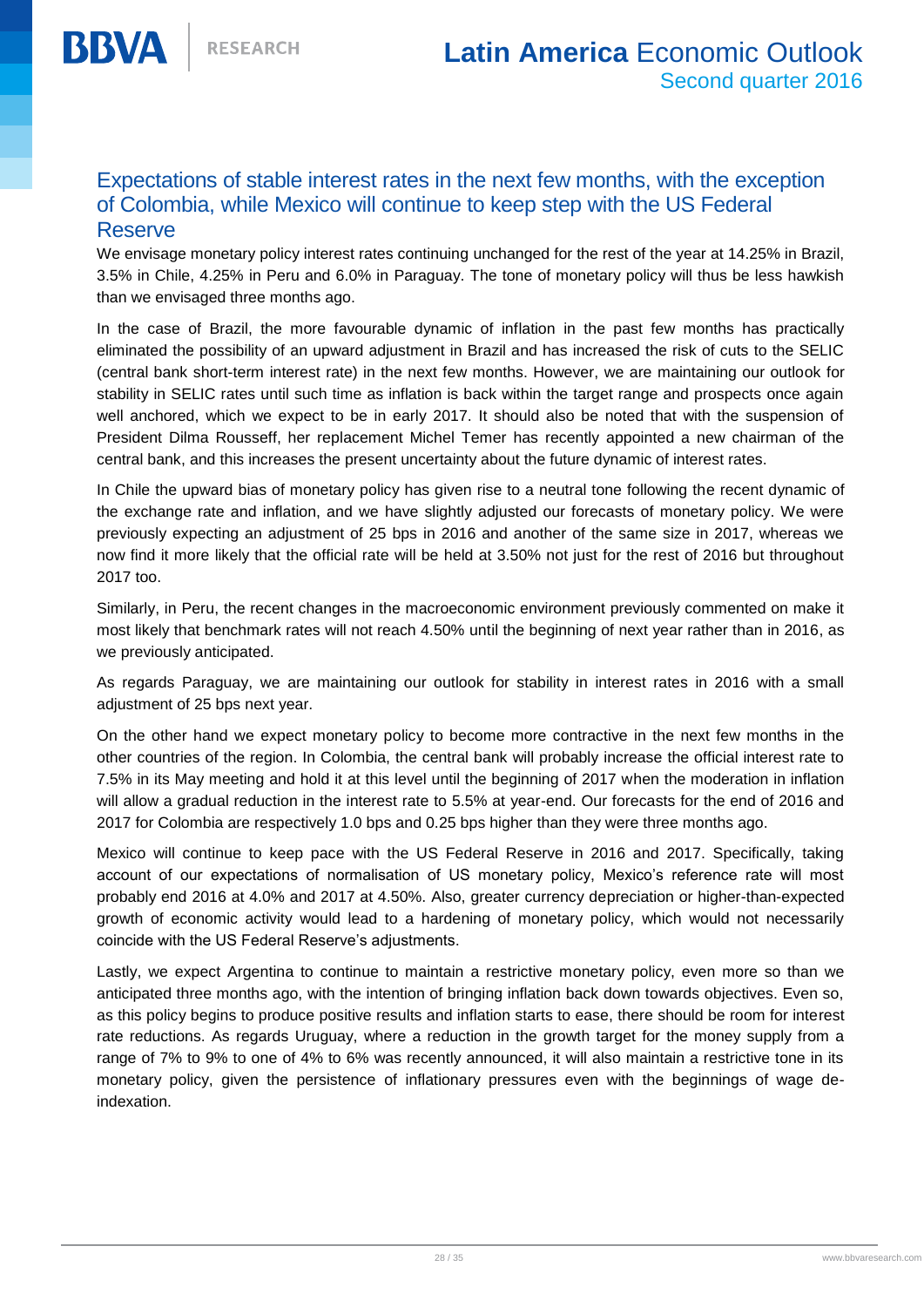# The region's currencies will depreciate under pressure from interest rate hikes by the US Federal Reserve and a less favourable external environment

As was remarked upon in section 3, the currencies of the countries in the region have appreciated (more than expected) in the past few months in line with the (stronger-than-expected) upturn in commodity prices, the easing doubts about China's economy and the consolidating perception that the adjustment to US monetary policy will be gradual. In any case, as China's economy continues to moderate and the US Federal Reserve continues to announce increases in its interest rates, and bearing in mind the probable absence of sharp upward adjustments to commodity prices, the most probable outcome is that the region's currencies will once again depreciate going forward.

Future currency depreciation will probably be more pronounced and lasting in Argentina, Brazil, Uruguay, Paraguay and Peru (Figure 6.2). In the first three countries, the high rate of inflation and the need to increase external competitiveness will be the two main factors tending to lead to further depreciation.

On the other hand, in Chile, Colombia and Mexico the depreciation of the national currency will not only be less significant than in the other countries of the region, but also temporary (Figure 6.2). Indeed, we expect these three economies' currencies to cease weakening and start appreciating at the beginning of 2017 as their fundamentals strengthen and in line with the gradual recovery in copper and oil prices.



Figure 7.2 **Exchange rate: observed and expected (national currency / US dollar) (January 2014 = 100)\***

\* Increases indicate depreciation.

Source: BBVA Research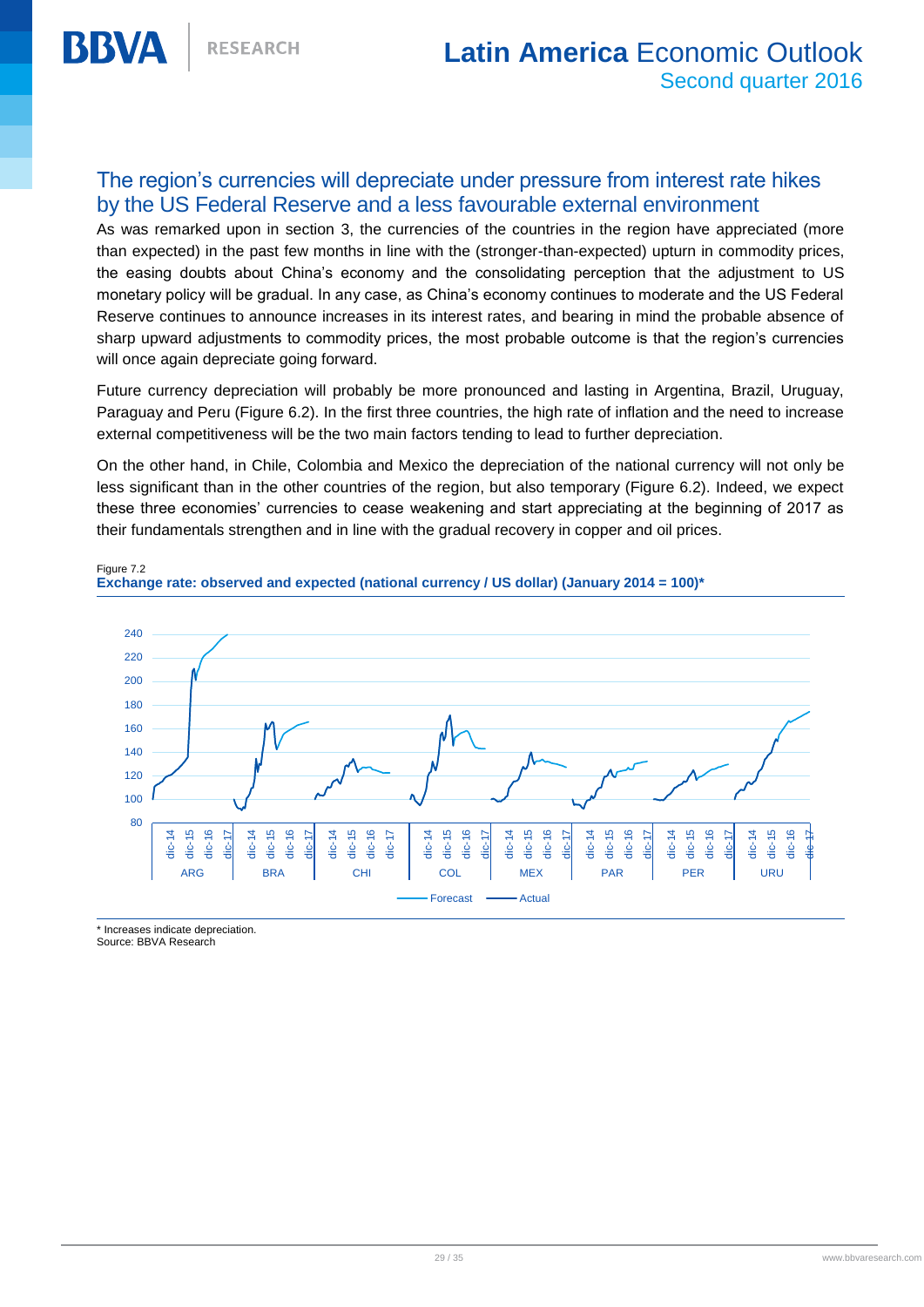# <span id="page-29-0"></span>**8** Large external deficits in Latin America, though they are starting to correct themselves

# Moderate staple commodity prices will continue to affect trade deficits in Latin America

In general, external deficits continue to show signs of correction, influenced by currency depreciation, weak internal demand and a slight recovery in the terms of trade in the past few months. Important exceptions for 2016 are Argentina and Chile, where the current account deficit will be significantly higher than we estimated three months ago. In contrast in Brazil the deficit will tend to close much faster, as in Colombia. In Mexico, Peru, Uruguay and Paraguay we estimate minor adjustments in the balance of trade (Figure 8.1).

The case of Argentina stands out, with INDEC (the national statistics institute) revising balances downwards (i.e. deficits upwards) from 2010, involving significant historical corrections. Thus we have revised our January estimate of the average current account deficit for the two-year period 2016-2017 from 2.8% to 3.6% of GDP. Brazil's recession will have a negative impact on the trade balances of neighbouring countries, particularly Argentina, Uruguay and Paraguay. In these countries we estimate that exports will continue to fall, and in the case of Argentina imports will become more dynamic as a result of the lifting of exchange controls. The other case that stands out is Chile, where the forecast of bigger deficits than forecasted three months ago is due mainly to a worse starting point in 2015, following adjustments to the balance of trade statistics plus the reduced volume of current transfers. In Peru and Uruguay the deficit will diminish significantly in 2016 and 2017, thanks to greater export volumes in the former case, and to the increased weakness of internal demand and significant imports in the latter.

In contrast, for Brazil we estimate that the current account deficit will close faster than anticipated a few months ago, as a result of contraction in domestic demand: we have revised our estimate of the current account deficit by 0.7 pp in 2016 to 2.1%. For Colombia, we have revised it by 0.4 pp to 6.3% of GDP. The gradual recovery in oil prices and the base effect of the greater GDP in dollars given the reduced depreciation will help close the external deficit faster.

We are maintaining our outlook for a gradual closing of external deficits within the forecast horizon, helped by the recovery in commodity prices and the improvement in external demand, particularly from trading partners in the region.

# Greater reliance on short-term financing, although external vulnerability remains limited

Although we do not yet have information on most countries for the first quarter of 2016, in the last quarter of 2015 FDI continued to finance most of the region's current account deficit. However, FDI has weakened, particularly influenced by the lower commodity prices, and this has meant less investment in significant sectors (Figure 8.2).

The current and estimated levels of current account deficits remain sustainable and will continue to be financed mostly by FDI.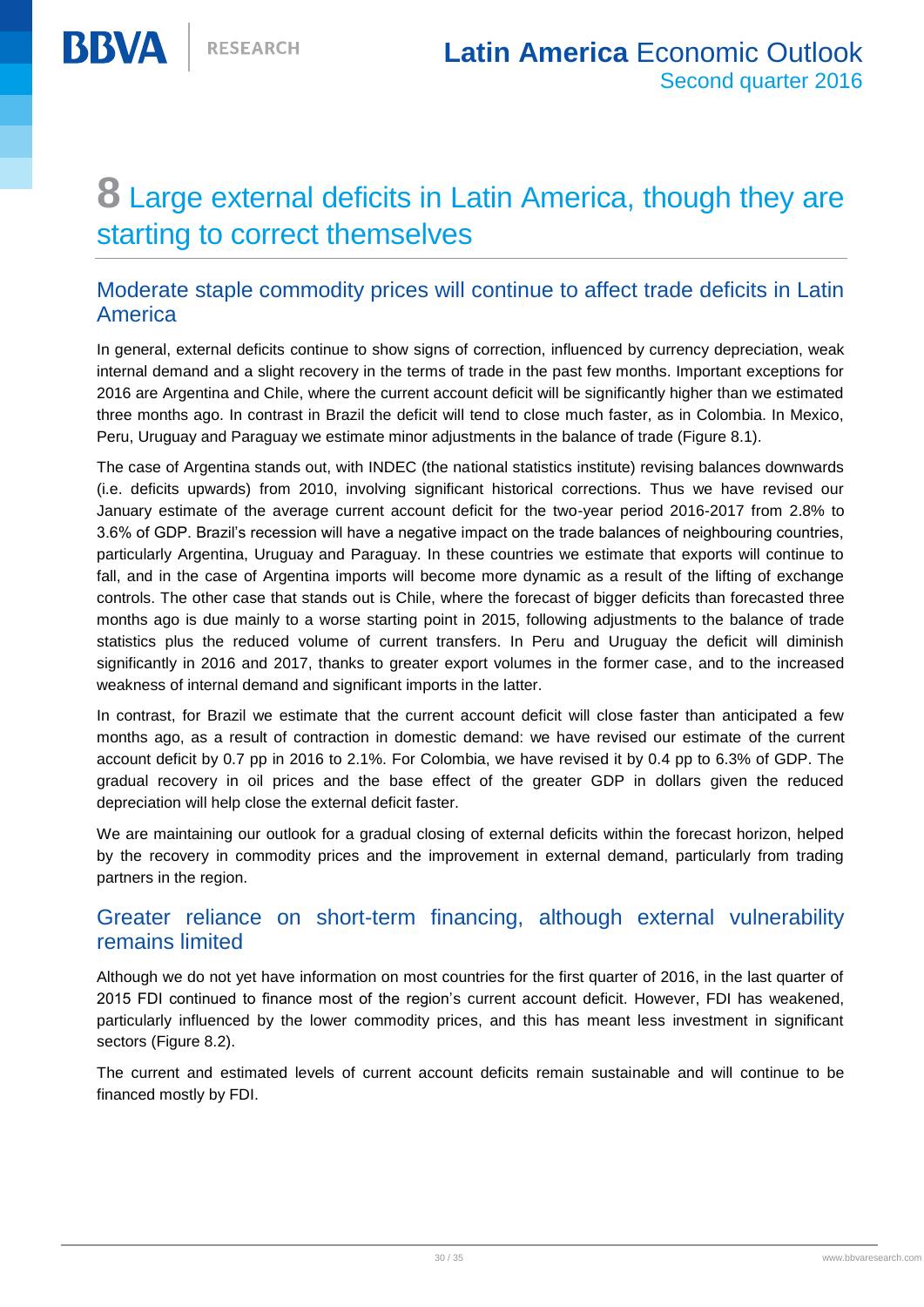Figure 8.1 **Current account as % of GDP** 



Figure 8.2 **Current account deficit and FDI as % of GDP**



Source: BBVA Research Source: BBVA Research and national statistics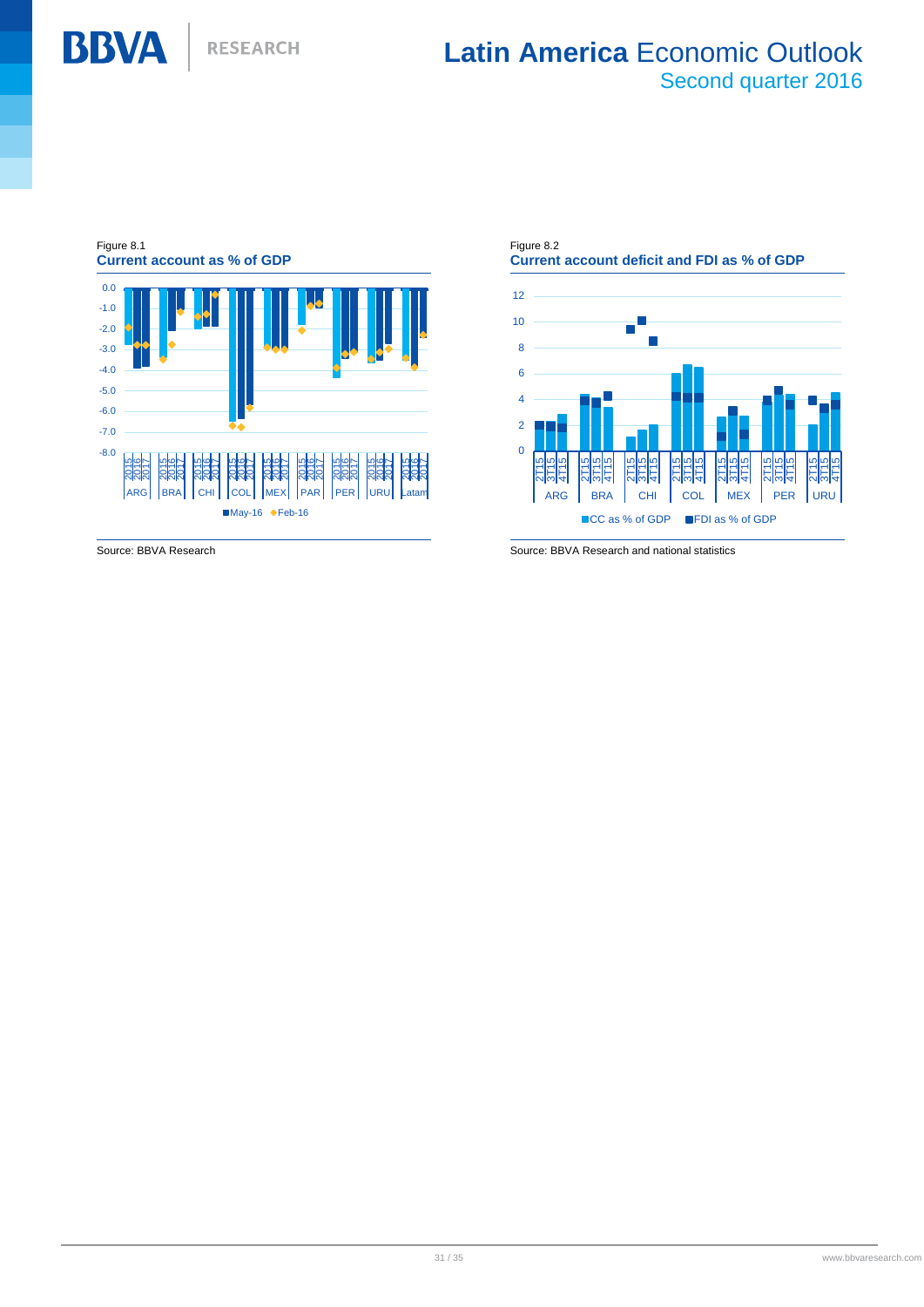# <span id="page-31-0"></span>**9** Tables

#### Table 9.1 **GDP (% YoY)**

**BBVA** 

|                  | 2012   | 2013 | 2014   | 2015e  | 2016f  | 2017f |
|------------------|--------|------|--------|--------|--------|-------|
| Argentina        | 0.8    | 2.9  | 0.5    | 2.1    | $-0.4$ | 3.2   |
| Brazil           | 1.9    | 3.0  | 0.1    | $-3.9$ | $-3.0$ | 0.9   |
| Chile            | 5.5    | 4.0  | 1.9    | 2.1    | 1.7    | 2.0   |
| Colombia         | 4.0    | 4.9  | 4.4    | 3.1    | 2.0    | 3.0   |
| Mexico           | 3.8    | 1.6  | 2.3    | 2.5    | 2.2    | 2.6   |
| Paraguay         | $-1.2$ | 14.0 | 4.7    | 3.0    | 3.1    | 3.1   |
| Peru             | 6.0    | 5.9  | 2.4    | 3.3    | 3.6    | 4.3   |
| Uruguay          | 3.5    | 4.6  | 3.2    | 1.0    | 0.7    | 1.5   |
| Mercosur         | 2.1    | 3.0  | $-0.1$ | $-2.8$ | $-3.7$ | 0.8   |
| Pacific Alliance | 4.3    | 2.9  | 2.6    | 2.7    | 2.3    | 2.8   |
| Latin America    | 3.0    | 2.9  | 1.1    | $-0.4$ | $-1.1$ | 1.7   |

 $e =$  estimated  $f =$  forecast

FuSourceente: BBVA Research

#### Table 9.2

**Inflation (average % YoY)**

|               | 2012 | 2013 | 2014 | 2015 | 2016f | 2017f |
|---------------|------|------|------|------|-------|-------|
| Argentina     | n.a. | n.a  | 38.1 | 26.5 | 37.4  | 19.2  |
| <b>Brazil</b> | 5.4  | 6.2  | 6.3  | 9.0  | 8.6   | 5.2   |
| Chile         | 3.0  | 1.8  | 4.4  | 4.4  | 3.7   | 2.8   |
| Colombia      | 3.2  | 2.0  | 2.9  | 5.0  | 7.6   | 4.4   |
| Mexico        | 4.1  | 3.8  | 4.0  | 2.7  | 2.8   | 3.1   |
| Paraguay      | 3.7  | 2.7  | 5.0  | 3.1  | 4.5   | 4.5   |
| Peru          | 3.7  | 2.8  | 3.2  | 3.5  | 3.6   | 3.0   |
| Uruguay       | 8.1  | 8.6  | 8.9  | 8.7  | 9.7   | 7.7   |

f = forecast

Source: BBVA Research

#### Table 9.3

#### **Exchange rate (vs. USD, average)**

|               | 2012  | 2013  | 2014  | 2015  | 2016f | 2017f |
|---------------|-------|-------|-------|-------|-------|-------|
| Argentina     | 4.6   | 5.5   | 8.1   | 9.3   | 15.2  | 16.5  |
| <b>Brazil</b> | 1.96  | 2.18  | 2.36  | 3.40  | 3.75  | 3.96  |
| Chile         | 486   | 495   | 570   | 654   | 685   | 663   |
| Colombia      | 1.798 | 1.869 | 2.001 | 2.742 | 3.097 | 2.880 |
| Mexico        | 13.2  | 12.8  | 13.3  | 15.9  | 17.6  | 17.1  |
| Paraguay      | 4.415 | 4.333 | 4.514 | 5.226 | 5.798 | 6.082 |
| Peru          | 2.64  | 2.70  | 2.84  | 3.19  | 3.40  | 3.58  |
| Uruguay       | 20.2  | 20.4  | 23.2  | 27.3  | 32.9  | 36.2  |

 $f =$  forecast

Source: BBVA Research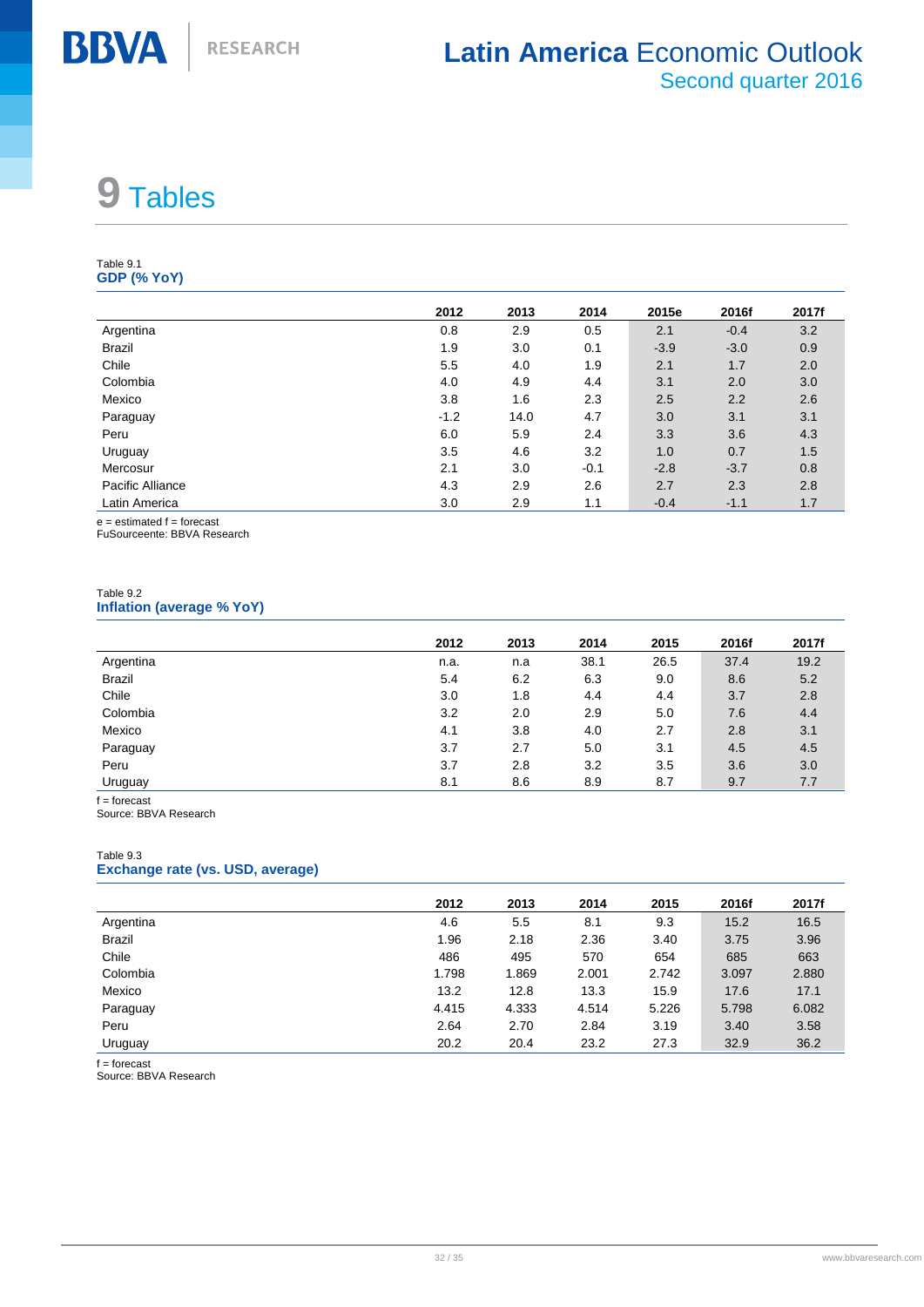#### Table 9.4 **Interest rate (%, average)**

|           | 2012 | 2013 | 2014 | 2015 | 2016f | 2017f |
|-----------|------|------|------|------|-------|-------|
| Argentina | 13.8 | 16.9 | 22.5 | 21.5 | 27.6  | 19.2  |
| Brazil    | 8.5  | 8.4  | 11.0 | 13.6 | 14.3  | 12.4  |
| Chile     | 5.0  | 4.9  | 3.7  | 3.1  | 3.5   | 3.5   |
| Colombia  | 4.9  | 3.4  | 4.0  | 4.8  | 7.1   | 6.1   |
| Mexico    | 4.5  | 3.9  | 3.2  | 3.0  | 3.7   | 4.4   |
| Paraguay  | 6.0  | 5.5  | 6.7  | 6.1  | 6.0   | 6.1   |
| Peru      | 4.3  | 4.2  | 3.8  | 3.4  | 4.2   | 4.5   |
| Uruguay   | 18.6 | 17.7 | 21.5 | 21.4 | 24.3  | 22.8  |

 $f =$ forecast

**BBVA** 

Source: BBVA Research

Table 9.5

#### **Current account (% GDP at end of period)**

|                  | 2012   | 2013   | 2014   | 2015   | 2016f  | 2017f  |
|------------------|--------|--------|--------|--------|--------|--------|
| Argentina        | $-0.3$ | $-2.1$ | $-1.6$ | $-2.8$ | $-3.9$ | $-3.8$ |
| <b>Brazil</b>    | $-3.0$ | $-3.1$ | $-4.3$ | $-3.4$ | $-2.1$ | $-1.0$ |
| Chile            | $-3.5$ | $-3.7$ | $-1.3$ | $-2.0$ | $-1.8$ | $-1.9$ |
| Colombia         | $-3.0$ | $-3.2$ | $-5.2$ | $-6.5$ | $-6.3$ | $-5.7$ |
| Mexico           | $-1.4$ | $-2.4$ | $-2.0$ | $-2.9$ | $-3.0$ | $-3.0$ |
| Paraguay         | $-2.0$ | 1.7    | $-0.4$ | $-1.8$ | $-0.8$ | $-0.9$ |
| Peru             | $-2.7$ | $-4.2$ | $-4.0$ | $-4.4$ | $-3.4$ | $-3.1$ |
| Uruguay          | $-5.3$ | $-5.0$ | $-4.6$ | $-3.6$ | $-3.5$ | $-2.7$ |
| Mercosur         | $-1.9$ | $-2.3$ | $-3.1$ | $-3.4$ | $-4.0$ | $-1.7$ |
| Pacific Alliance | $-2.0$ | $-2.9$ | $-2.7$ | $-3.6$ | $-3.5$ | $-3.4$ |
| Latin America    | $-1.9$ | $-2.6$ | $-2.9$ | $-3.5$ | $-3.8$ | $-2.4$ |

f = forecast Source: BBVA Research

Table 9.6

#### **Fiscal balance (% GDP at end of period)**

|                  | 2012   | 2013   | 2014   | 2015    | 2016f  | 2017f  |
|------------------|--------|--------|--------|---------|--------|--------|
| Argentina        | $-2.2$ | $-2.0$ | $-2.6$ | $-5.3$  | $-4.1$ | $-3.1$ |
| <b>Brazil</b>    | $-2.5$ | $-3.0$ | $-6.7$ | $-10.2$ | $-9.0$ | $-7.3$ |
| Chile            | 0.6    | $-0.6$ | $-1.6$ | $-2.2$  | $-2.7$ | $-2.8$ |
| Colombia         | $-2.3$ | $-2.4$ | $-2.4$ | $-3.0$  | $-3.9$ | $-3.6$ |
| Mexico           | $-2.6$ | $-2.3$ | $-3.5$ | $-3.0$  | $-2.5$ | $-2.0$ |
| Paraguay         | $-1.8$ | $-2.0$ | $-2.3$ | $-1.8$  | $-2.0$ | $-1.8$ |
| Peru             | 2.3    | 0.9    | $-0.3$ | $-2.1$  | $-2.6$ | $-2.3$ |
| Uruguay          | $-2.7$ | $-2.4$ | $-3.5$ | $-3.5$  | $-3.4$ | $-3.4$ |
| Mercosur         | $-2.8$ | $-2.7$ | $-5.3$ | $-8.0$  | $-6.8$ | $-5.8$ |
| Pacific Alliance | $-1.7$ | $-1.8$ | $-2.7$ | $-2.8$  | $-2.8$ | $-2.4$ |
| Latin America    | $-2.3$ | $-2.3$ | $-4.2$ | $-5.8$  | $-5.1$ | $-4.3$ |

 $f =$  forecast

Source: BBVA Research

Table 9.7 **Commodities forecast**

|                                   | 2012  | 2013  | 2014  | 2015  | 2016f | 2017f |
|-----------------------------------|-------|-------|-------|-------|-------|-------|
| Oil (Brent, USD/barrel) (average) | 112   | 109   | 99    | 53    | 37    | 46    |
| Soya (USD/ton) (av.)              | 537.7 | 517.4 | 458.1 | 350.3 | 362.7 | 358.2 |
| Copper (USD/pound) (av)           | 3.61  | 3.32  | 3.11  | 2.50  | 2.20  | 2.28  |
|                                   |       |       |       |       |       |       |

 $f =$ forecast

Source: BBVA Research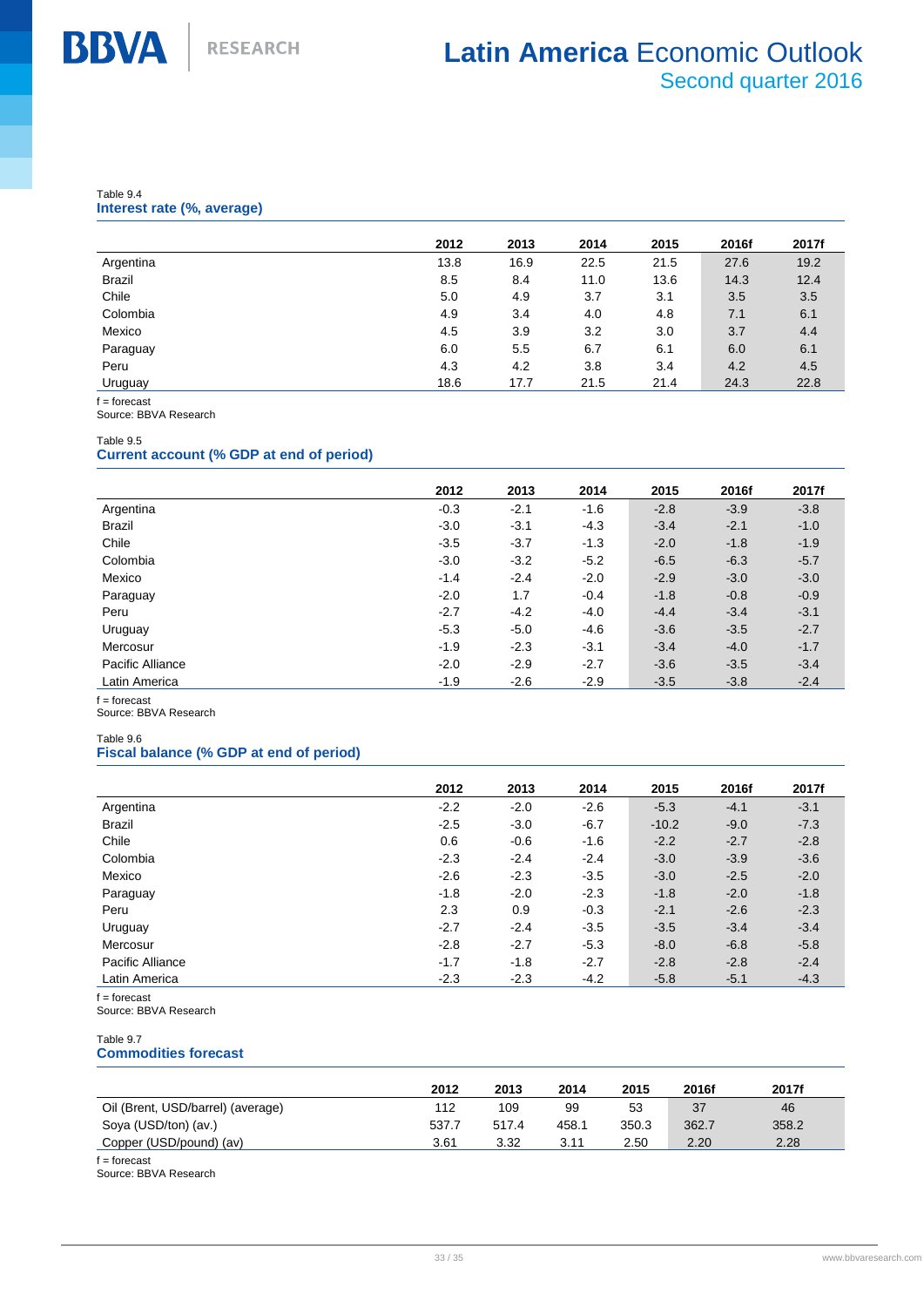#### **DISCLAIMER**

**BBVA** 

This document has been prepared by BBVA Research Department, it is provided for information purposes only and expresses data, opinions or estimations regarding the date of issue of the report, prepared by BBVA or obtained from or based on sources we consider to be reliable, and have not been independently verified by BBVA. Therefore, BBVA offers no warranty, either express or implicit, regarding its accuracy, integrity or correctness.

Estimations this document may contain have been undertaken according to generally accepted methodologies and should be considered as forecasts or projections. Results obtained in the past, either positive or negative, are no guarantee of future performance.

This document and its contents are subject to changes without prior notice depending on variables such as the economic context or market fluctuations. BBVA is not responsible for updating these contents or for giving notice of such changes.

BBVA accepts no liability for any loss, direct or indirect, that may result from the use of this document or its contents.

This document and its contents do not constitute an offer, invitation or solicitation to purchase, divest or enter into any interest in financial assets or instruments. Neither shall this document nor its contents form the basis of any contract, commitment or decision of any kind.

In regard to investment in financial assets related to economic variables this document may cover, readers should be aware that under no circumstances should they base their investment decisions in the information contained in this document. Those persons or entities offering investment products to these potential investors are legally required to provide the information needed for them to take an appropriate investment decision.

The content of this document is protected by intellectual property laws. It is forbidden its reproduction, transformation, distribution, public communication, making available, extraction, reuse, forwarding or use of any nature by any means or process, except in cases where it is legally permitted or expressly authorized by BBVA.